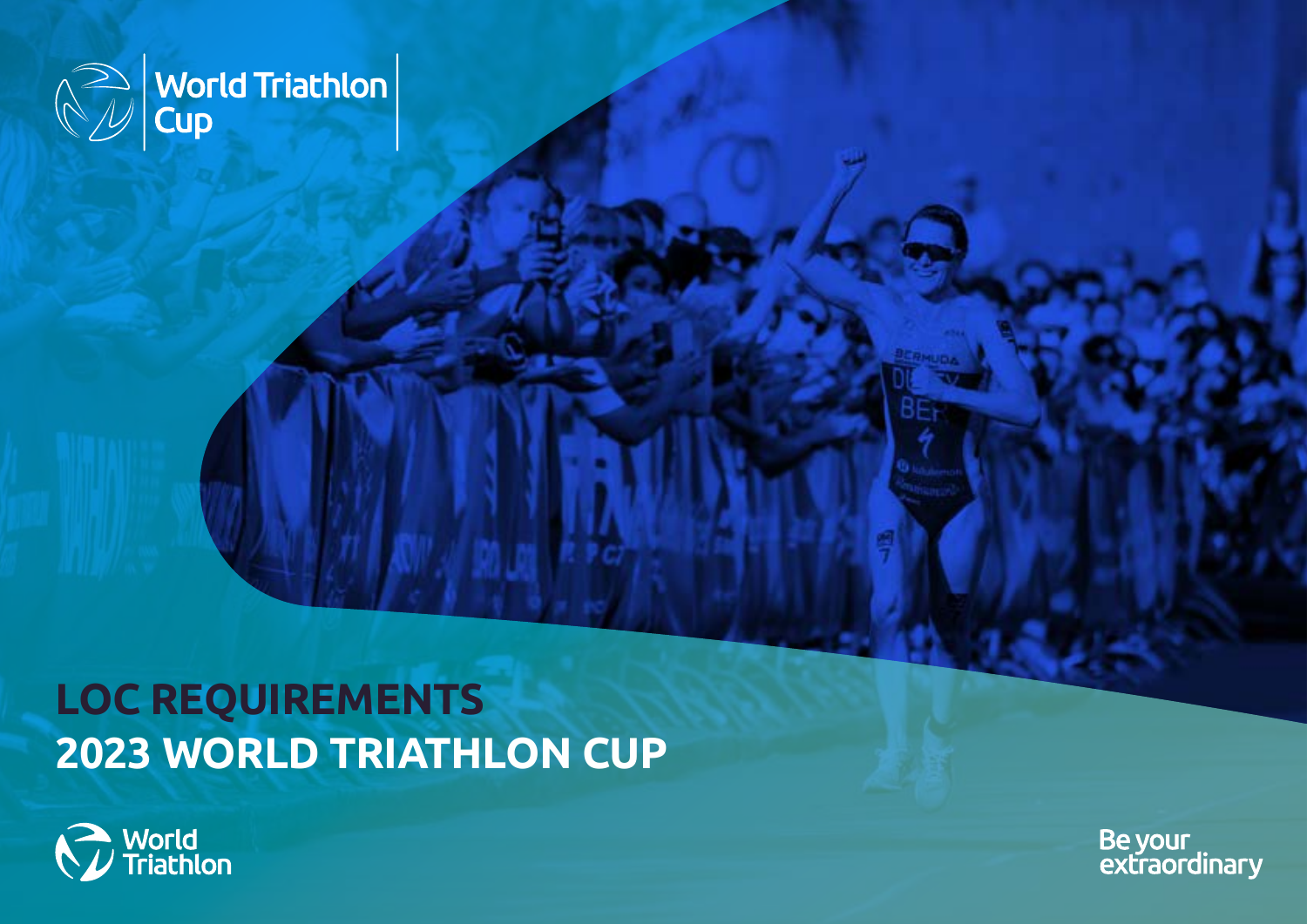

### <span id="page-1-0"></span>**2023 WORLD TRIATHLON CHAMPIONSHIP SERIES TECHNICAL, PROTOCOL AND MEDIA MANUAL**

## **THIS DOCUMENT SUMMARISES THE KEY INFORMATION REQUIRED TO DELIVER THE 2023 WORLD TRIATHLON CUP EVENTS**

VERSION APRIL 2022

### **CONTENTS**

| SECTION A: OVERVIEW OF THE SERIES & THE MANAGEMENT TEAM | 3              |
|---------------------------------------------------------|----------------|
| 1. Introduction                                         | $\overline{4}$ |
| 2. The Principles Of World Triathlon cup Events         | $\overline{4}$ |
| 3. Key Criteria                                         | $\overline{4}$ |
| 4. "The Teams"                                          | $\overline{4}$ |
| 5. Administration                                       | $\overline{7}$ |
| 6. Services                                             | 10             |
|                                                         |                |
| <b>SECTION B: TECHNICAL &amp; VENUE OPERATIONS</b>      | 12             |
| 1. Technical Operations                                 | 13             |
| 2. Medical Management                                   | 14             |
| 3. Doping Control                                       | 15             |
| 4. Facilities, Equipment And Volunteer Requirements     | 15             |
| 5. Transportation Plan                                  | 16             |
| 6. Accommodation Requirements                           | 17             |
| 7. Communication Plan                                   | 18             |
| 8. Technical Officials Equipment                        | 18             |
| 9. Athletes' Equipment                                  | 18             |
| 10. Catering Requirements                               | 18             |
| 11. Contingency Plan                                    | 18             |
| 12. Operation Plans                                     | 18             |
| 13. Risk Assessment                                     | 19             |
| 14. Event Management Tools Partnerships                 | 19             |

| <b>SECTION C: WORLD TRIATHLON EVENT PROTOCOLS</b>                | 20 |
|------------------------------------------------------------------|----|
| World Triathlon Sport Presentation<br>1.                         | 21 |
| 2. World Triathlon VIP Hosting and Ceremony Protocols            | 21 |
|                                                                  |    |
|                                                                  |    |
| <b>SECTION D: REQUIREMENTS FOR MEDIA, TIMING &amp; BROADCAST</b> | 22 |
| Introduction<br>1                                                | 23 |
|                                                                  |    |
| 2. World Triathlon Media Team Requirements                       | 24 |
| Timing And Results Service Requirements<br>3.                    | 26 |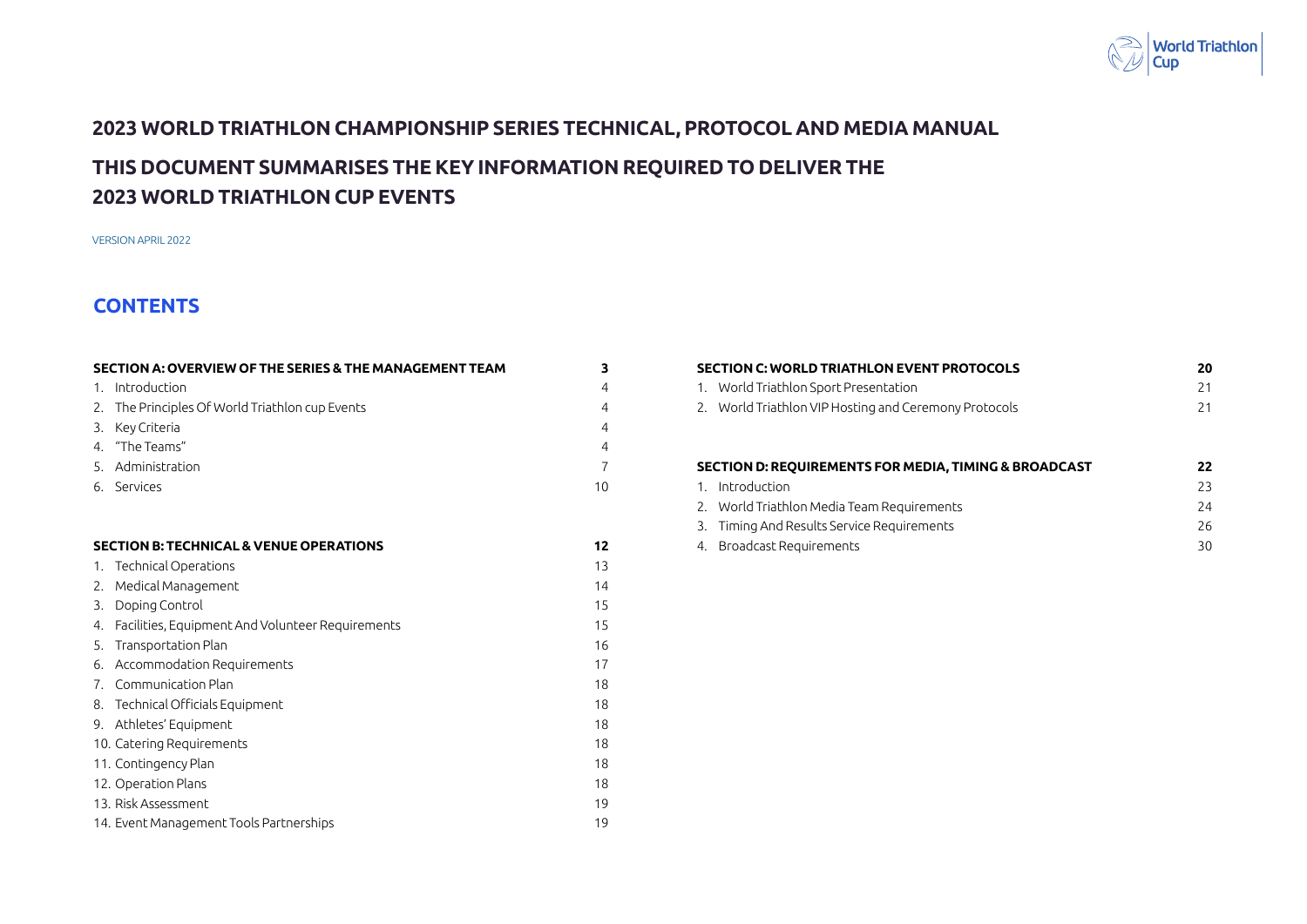<span id="page-2-0"></span>



## SECTION A: OVERVIEW OF THE SERIES & THE MANAGEMENT TEAM

3 | LOC REQUIREMENTS: 2023 WORLD TRIATHLON CUP – APRIL 2022 [BACK TO TABLE OF CONTENTS](#page-1-0)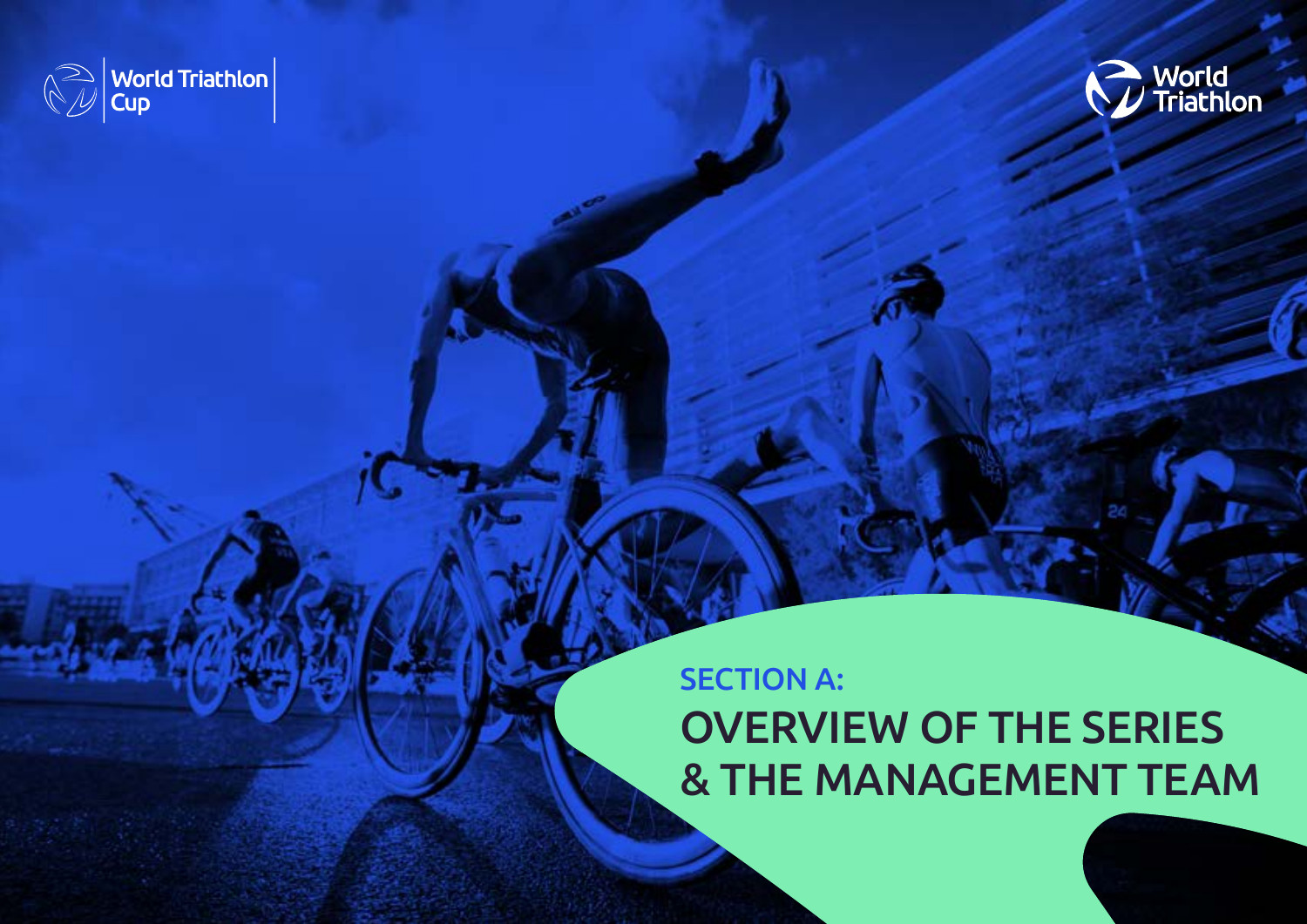

#### <span id="page-3-0"></span>**1. INTRODUCTION**

- 1.1. The World Triathlon Cup (circuit) is wholly owned by the World Triathlon, the world governing body of the sport. World Triathlon will use its highly experienced staff to support each Local Organising Committee (LOC) in delivering a world-class event. World Triathlon will provide key operational staff to support the event (outlined below) during its operation.
- 1.2. The Objectives of the World Triathlon Management Team (World Triathlon) are:
	- a. To form a management partnership with the Local Organising Committee (LOC) and the Host City (HC) to support the LOC in reaching the world-class standard consistent with each World Triathlon Cup event;
	- b. To collaborate closely with the LOC, the National Federation (NF) of the country and the Host City (HC). In addition to this document, the World Triathlon Event Organisers Manual and the Brand Guidelines - World Triathlon Cup will be used as working documents by the LOC and include all the necessary additional information to deliver the event details. Executing the details is a matter of agreement with World Triathlon, the World Triathlon Team Leader (TL) of the event and the Technical Delegate (TD) of the event. All documents can be downloaded from [www.triathlon.org;](http://www.triathlon.org)
	- c. To ensure the LOC complies with the World Triathlon Competition Rules.

#### **2. THE PRINCIPLES OF WORLD TRIATHLON CUP EVENTS**

- 2.1. A safe and fair environment for the athletes:
- 2.2. High quality events with consistent technical standards and brand consistency i.e., 'Look and Feel';
- 2.3. Spectacular events showcasing the city through media exposure and significant spectator audiences;
- 2.4. Delivery to a worldwide audience through digital platforms; live streaming via TriathlonLive, social media content providing fully traceable exposure for stakeholders;
- 2.5. Opportunity to bring international visitors to the host city;
- 2.6. Deliver high quality opportunities and total satisfaction to sponsors;
- 2.7. Sport development opportunities and legacy for the HC and NF:
- 2.8. Development opportunities for the community and corporate participation.

#### **3. KEY CRITERIA**

- 3.1. High quality events with consistent brand and standards.
- 3.2. Elite events on a multi-lap course;
- 3.3. Mass-participation events managed according to the World Triathlon Competition Rules and linked to the elite programme to create a major spectacle;
- 3.4. Venue set up in city or other iconic location with grandstand and optional big screens with live coverage;
- 3.5. Large numbers of spectators:
- 3.6. High quality experience for all participants;
- 3.7. Test event to be organised before hosting the first World Triathlon Cup. A Continental Cup level is preferred, but to be agreed by World Triathlon.

#### **4. "THE TEAMS"**

The roles and responsibilities of the LOC and World Triathlon are outlined below. The World Triathlon Cup team will bring a collaborative group of expertise to support and deliver each event and will work alongside the LOC.

- 4.1. The World Triathlon Management Team (WTMT) will interact with the LOC event team on multiple levels. Below is a description of the team and their roles:
	- a. World Triathlon Sport Director is responsible for the general management and oversight of the circuit:
		- Overall strategy, planning and organisation;
		- Circuit approvals and recommendations;
		- Coordinate city bid process and event scheduling;
		- Event agreement negotiation and management;
		- Athlete agreements and prize money recommendations;
		- Evaluation of commercial elements during bid process.
		- Ensure all LOC event insurance requirements met.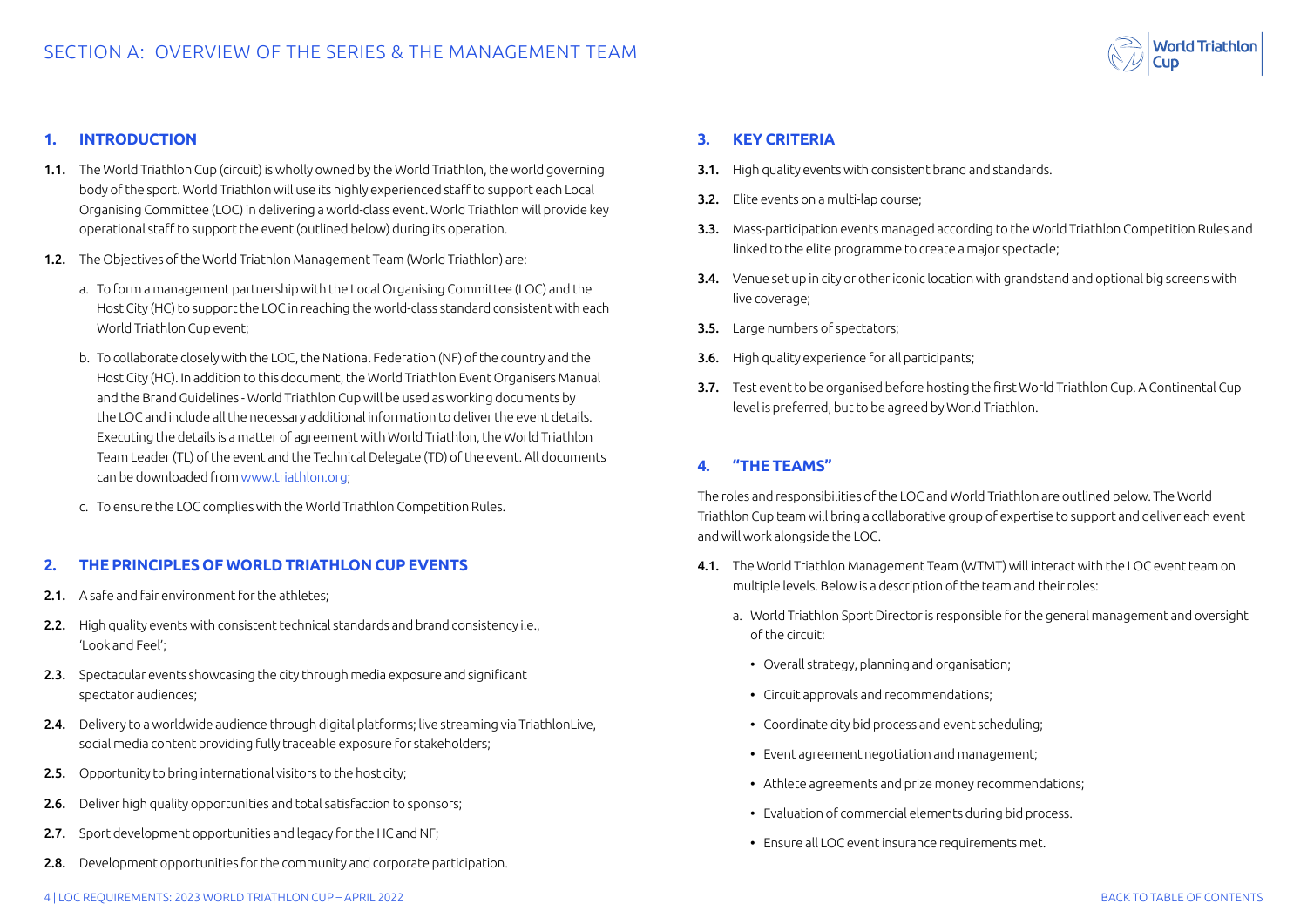- b. World Triathlon Project Manager in the preparation phase and the Team Leader (TL) during the on-site delivery phase. A World Triathlon TL will be assigned to each World Cup event and will work closely with the TD and the Assistant TD:
	- Evaluation of event technical elements during bid process;
	- Management of the preparations of all operations and services;
	- Approval of accommodation, offices, facilities, functions and transportation.
	- Maintain the technical standards throughout the whole circuit;
	- General management and quality control of the preparations of all operations and services;
	- Project plan coordination and follow-up;
	- World Triathlon Team coordination and management;
	- World Triathlon and TriathlonLive logo protocol;
	- World Triathlon advertising;
	- Implementation and delivery of all Global contractual rights;
	- Provides accreditation protocol management for the Field of Play;
	- Manages the operation and delivery of World Triathlon Event Protocols in coordination with the LOC;
	- Environmental management;
	- Approves all commercial/advertising products such as brochures, posters, ads, web design, and merchandising;
	- Implement the World Triathlon Branding Requirements;
	- Manage VIP requirements;
	- Oversees all sport presentation matters on-site as approved by World Triathlon, including facilities, equipment and run sheets/scripts;
- c. World Triathlon Event and Athlete Services Manager:
	- Management of global logistics and shipping;
- Manage production and inventory of World Triathlon Cup supplies;
- Manage World Triathlon team travel, accreditations and SIM card needs.
- d. World Triathlon Sport Results Director:
	- Elite athlete entries management and elite start list production (including numbering);
	- Liaison with the Timing companies.
- e. Technical Delegate (TD): A World Triathlon Technical Delegate will be assigned to each World Triathlon Cup. The TD will have a team on-site and will assign specific roles and responsibilities. This team will include the Assistant TD, the Medical Delegate and a number of International and National Technical Officials. The TD will act as a link with the World Triathlon Anti-Doping Manager. The responsibilities of the TD are:
	- Primary contact for all technical, competition and operational elements;
	- Venue and course design including measurement, permits and approvals, infrastructure integrity, aid stations, communications, contingency plans;
	- Coordination of Technical Officials, marshalls, and volunteers;
	- Manage the implementation of the applicable rules for all competitions;
	- Health and safety management;
	- Approval of security plans;
	- Medical management;
	- Elite athlete registration, briefings and training facilities management;
	- Timing and Results management;
	- Oversee all LOC website information for accuracy and consistency;
	- Post-event technical reporting;
	- Deliver Technical Officials' Development Programme.
- f. World Triathlon Head of Communications in the preparation phase and the Media Delegate during the on-site delivery phase:
	- Oversee all World Triathlon Media staff on-site and be the first point of contact for all media matters (non-Broadcast);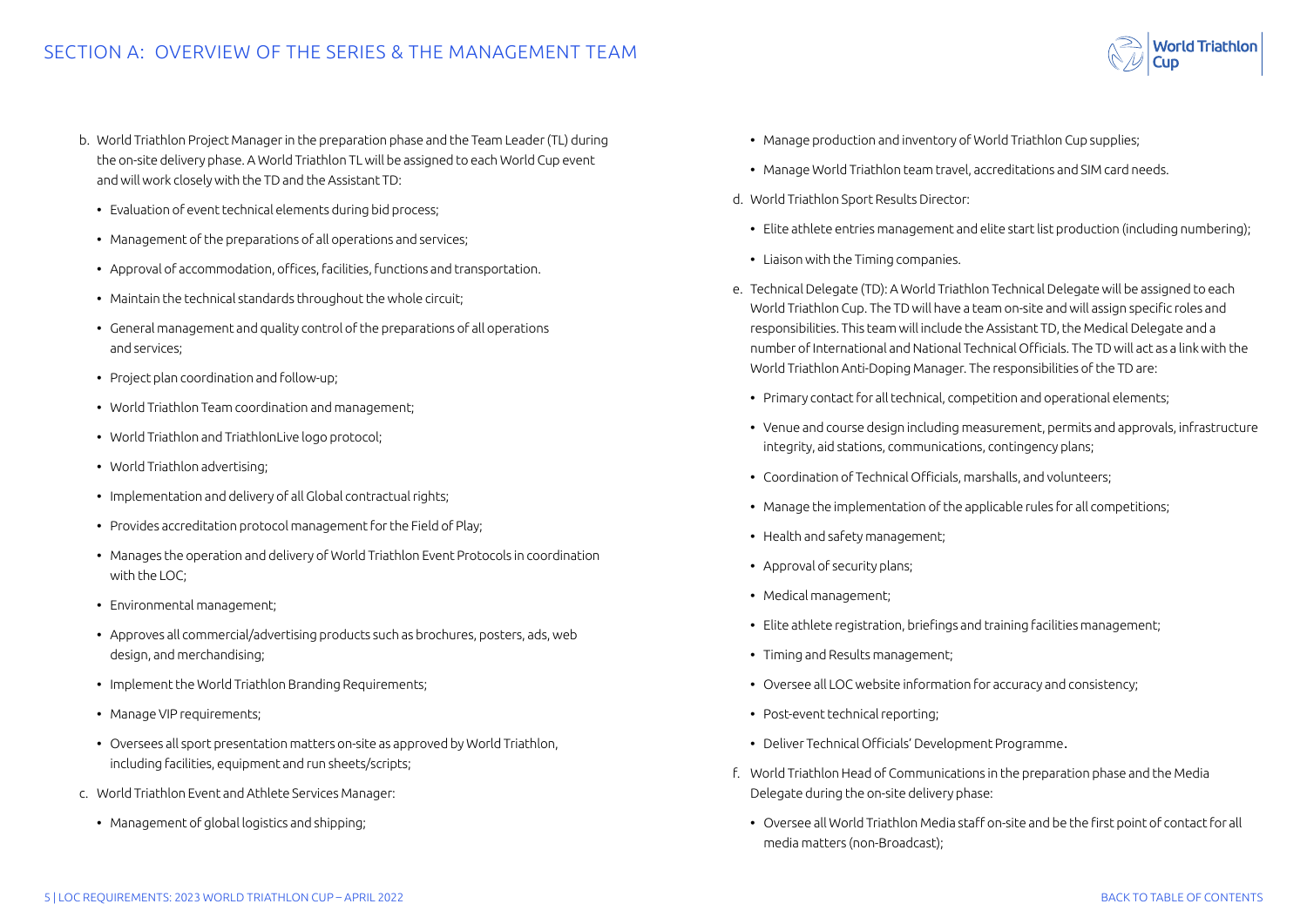### SECTION A: OVERVIEW OF THE SERIES & THE MANAGEMENT TEAM

- Approve all planned media facilities, media technical support and media hosting with TD and TL;
- Request and review all media and communication plans in cooperation with the World Triathlon Broadcast Producer;
- Develop and implement World Triathlon social media plan and actions for the event, both before and during the event;
- Coordinate athlete interviews;
- Coordinate press services and manage World Triathlon press team;
- Race and risk communication spokesperson;
- Produce and coordinate all content for broadcast/streaming/social media;
- Produce a post-event media report.
- g. Head of IT & Broadcast in the preparation phase and World Triathlon Broadcast Producer during the on-site delivery phase:
	- First point of contact for all broadcast matters with the host broadcaster and any other relevant parties;
	- Coordination of the work of the World Triathlon camera crew on site;
	- Coordination with any local broadcasters / production companies;
	- Produce live streaming & post-race Broadcast & online news highlights;
	- English commentary;
	- Broadcast graphics.
- h. World Triathlon Anti-Doping Manager
	- Anti-Doping control management.
- 4.2. LOC Team:
	- a. LOC Event Director:
		- Overall management and coordination of the event;
		- Main contact person for the LOC on all important coordination activities and decisions.
- b. LOC Director of Venue and Technical Operations:
	- Course selection and mapping;
	- Secure Permits and devise safety plan;
	- Venue set-up and technical operations.
- c. LOC Director of Marketing and Sponsorship:
	- Implement of the World Triathlon Cup Branding Guidelines;
	- Create an event branding plan showing allocations of sponsor and stakeholder space on the FOP;
	- Create an LOC marketing concept for the LOC sponsors that is aligned with the World Triathlon Cup Branding Guidelines;
	- Responsible for packing up and sending all branding material in the same condition and quantity as was received.
	- Provision of volunteers to assist with the installation of the branding including provision of equipment necessary for branding installation and take-down;
	- Provide the LOC sponsor material for the big screen and the announcers' scripts to the TL;
	- Source on-site crowd entertainment features, performances and interactions.
- d. LOC Media Director:
	- Main contact to World Triathlon Media Manager/Delegate and local media;
	- Arrange pre promotion of event;
	- Organise all press and photo media on site in conjunction with World Triathlon Media Manager/Delegate;
	- Assist with customs / media equipment entry, media visas;
	- Assist with Drone regulations / permissions;
	- Organise press conferences in conjunction with World Triathlon Media Manager/Delegate;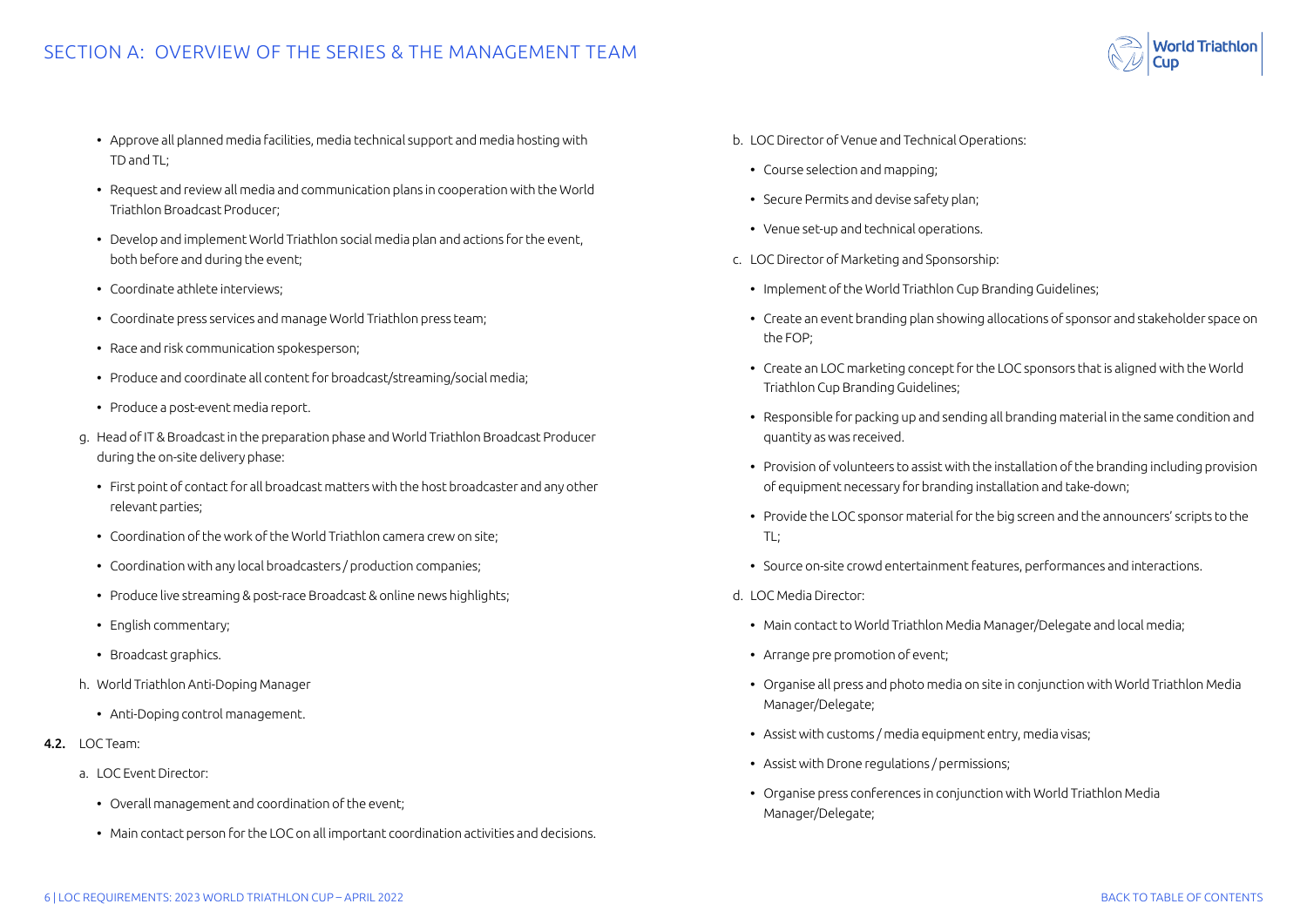- 
- <span id="page-6-0"></span>• Provide the World Triathlon Media Manager/Delegate with the post-race media monitoring report;
- Main contact to World Triathlon Broadcast Producer;
- Assist with scenic footage / shoot locations;
- Coordinate any LOC Broadcasters.
- e. LOC Sport Presentation Manager:
	- Create scripts and ensure that the entire presentation team is familiar with the scripts and their particular role;
	- Coordinate all ceremony-related requirements and protocol;
	- Coordinate and produce all rehearsals with TL;
	- Coordinate ceremony staff.

#### **5. ADMINISTRATION**

- 5.1. Official Language:
	- a. The official working language of World Triathlon is English. However other languages may be used from time to time to help with communication.
- 5.2. Site visits:
	- a. Site visits are carried out prior to the event taking place;
	- b. Evaluation site visit takes place during the bidding period in cases where no World Triathlon Cup was hosted before on the same venue/course by the same LOC. Accommodation, meals, travel and local transportation expenses must be covered by the LOC for a maximum 2 World Triathlon delegates;
	- c. One or more coordination site visit(s) may take place in case of a successful bid. Accommodation and local transportation expenses must be covered by the LOC for a maximum 2 World Triathlon delegates;
	- d. Documentation: During a site visit, the following information (but not limited to) should be available:
		- LOC team (organisation structure with experience of key members);
- Environmental data (tides, weather forecast history, water quality heat stress index, air pollution index);
- Latest water quality tests according to the bid document;
- Provisional event schedule;
- Venue and course maps;
- Required permits, approvals and event insurance;
- Budget outline, including confirmed revenue streams;
- Proposed schedule;
- Host hotel information and facilities;
- Marketing plans;
- Operation plans (coordination visit only);
- Services plans (coordination visit only).
- 5.3. Event Agreement:
	- a. The Event Agreement is required for all World Triathlon Cup events. All provisions of the Event Agreement document are legally binding upon all LOCs that have been awarded a World Triathlon Cup event;
	- b. World Triathlon has authority to ensure the implementation and interpretation of the Event Agreement document.
- 5.4. Insurance:
	- a. Event Liability Insurance and Event Cancellation Insurance is required as per the Event Agreement;
	- b. LOC shall, at its own cost, insure and keep insured with a reputable insurance company, a standard public liability and property damage insurance policy to cover the risks of insurable nature under this Agreement and the staging of the Event and the related events for an amount not less than US\$5,000,000. The policy of insurance shall name, as insured, LOC, World Triathlon, the Global Partners, Global Sponsors, the World Triathlon Executive Board and Staff, the World Triathlon International Technical Officials, and the respective LOC directors, officers, agents, volunteers, employees and contractors. World Triathlon technical officials and staff shall be covered identically to the LOC people;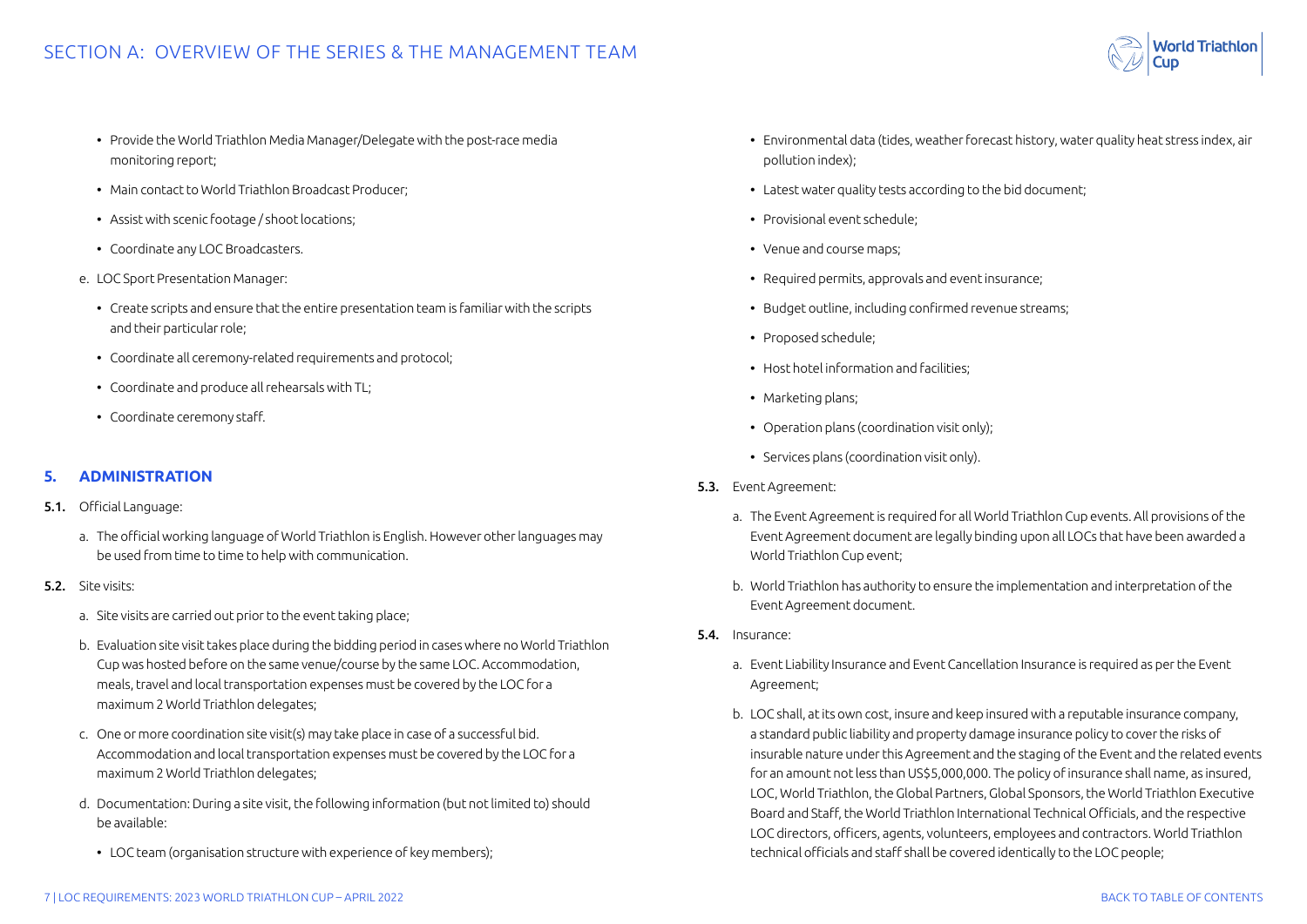- c. Event Certificate of Insurance: The official certificate of insurance, with all additional insured added, must be provided to World Triathlon, at least 90 days prior to the start of the competition;
- d. Athletes' Insurance: each athlete must acquire medical/ travel insurance which offers the legal requirements for the country where the competition is being organised unless their NF has a license system including such coverage.
- 5.5. Scheduling:
	- a. The final competition schedule needs to be approved by the TD;
	- b. All additional information related to the required time for the different competitions can be found in the Event Organiser's Manual, section 2.10;
	- c. Draft schedule can be found in the Event Organiser's Manual:
	- d. The LOC and the NF are fully responsible for the Age-Group event and the International Technical Officials' team may not be involved in the specific event, which may follow the competition rules of the host NF.
- 5.6. Registration:
	- a. All the rules regarding the registration deadline, eligibility, and entry can be found in the World Triathlon Competition Rules on [www.triathlon.org](http://www.triathlon.org);
	- b. Entry Fees and Payment: There is no entry fee for elite athletes in the World Triathlon Cup;
	- c. World Triathlon also advises the inclusion of age-group, junior, youth and kids races in the weekend schedule;
	- d. World Triathlon expects the LOC to use the suggested entry software system unless otherwise agreed.
- 5.7. Accountability:
	- a. The LOC is accountable for the following:
		- Compliance with the Event Agreement;
		- All contracts associated with local suppliers and sponsors;
		- Budgets, payroll, purchasing and invoicing, insurance, athlete waivers, permits and approvals, water quality test, travel visas, reporting schedule and checklists;
- Accuracy of website content:
- The LOC must use World Triathlon website as the primary event information;
- The site is to be maintained in English;
- Event and race related changes and updates must be approved by the TD before publishing;
- Please contact webmaster@triathlon.org for setup.
- 5.8. Permits and Approvals: The LOC must:
	- a. Obtain written approval for the venue, and competition course, including swim, bike, run, transition from all jurisdictions. e.g., federal, regional, city, police, etc.;
	- b. Have World Triathlon's approval for all segments of the course, which must be secured prior to awarding a World Triathlon event;
	- c. Provide World Triathlon with water quality test during bid stage and leading up to the competition as per the World Triathlon Competition Rules 10.2 and 10.3. Additional to this, based on the sanitary inspection, more tests may be requested by World Triathlon;
	- d. Provide World Triathlon with weather data, including air and water temperature during bid stage;
	- e. Provide World Triathlon with tide tables (where applicable) during bid stage;
	- f. Ensure that all temporary structures (pontoon, grandstands, stages, gantries etc.) are approved in writing by a Structural Engineer and adhere to the local fire marshal's code;
	- g. Provide proof that local hospitals and Emergency Departments are informed of the event and its associated road closures;
	- h. Assist with drone operational regulations and permits.
- 5.9. Reporting Schedule and Checklists: The LOC must:
	- a. Be familiar with World Triathlon schedules and checklists as outlined in the Event Organisers Manual;
	- b. Provide reports upon the request of World Triathlon;
	- c. Participate on the progress report calls;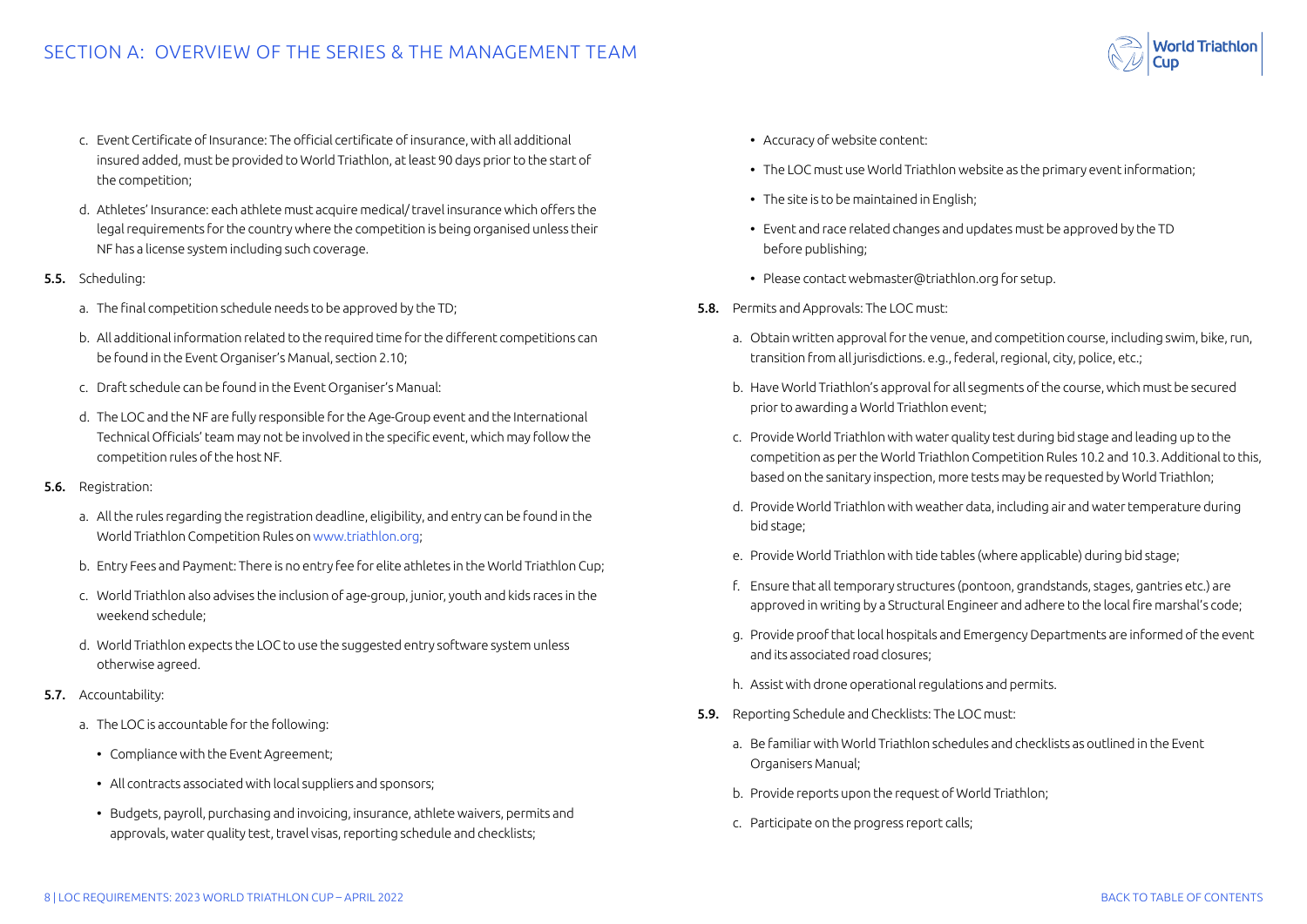- d. Use a Project Management System: World Triathlon has partnered with the company WeTrack for delivering a project management system and document sharing platform for all World Triathlon events. This tool is used during the planning process for following the events' progress report and it is mandatory for all LOCs to use it. This application is offered to the LOC on World Triathlon's cost.
- 5.10. World Triathlon LOC On-site Meeting:
	- a. A series of on-site meetings will be scheduled during the week leading up to the event;
	- b. The schedule of meetings will be prepared by the Team Leader and the Technical Delegate;
	- c. The Team Leader, Technical Delegate, Media Delegate, Broadcast Producer, LOC Event Director, LOC Director of Technical and Venue Operations, LOC Director of Marketing and Sponsorship will attend the first on-site meeting;
	- d. Course and venue maps, branding plan, concept of course safety, staff and security operation plan including radio plan and protocol, event schedule including swim heats, medical plan, athlete services plan, contingency plans are required material for the meeting.
- 5.11. Event week meetings: The event-week meetings and rehearsals will be confirmed and circulated following the initial World Triathlon – LOC on-site meeting. The following meetings will be scheduled:
	- Technical Meeting;
	- Broadcast Production Meeting;
	- Media Management Meeting;
	- Branding Meeting;
	- World Triathlon Protocol Meeting, including Sport Presentation, Opening and Medal Ceremonies, VIP Services and Accreditation meeting, Final Awards Banquet Meeting;
	- Rehearsal schedule for Sport Presentation and Medal Ceremony;
	- Timing and Results Meeting;
	- Motorbike drivers' Meeting;
	- Marine Meeting;
- Medical Meeting;
- Registration Meeting.
- 5.12. Travel Visas: The LOC must:
	- a. Provide all necessary information and assistance for athletes and officials requiring visas for entry into the host country;
	- b. Get the detailed visa information from the host country's Customs and Immigration Department;
	- c. The LOC must post the detailed travel visa information on the event website; upon receipt of applications for a visa, the LOC will liaise with the athletes/coaches'/officials' NF and World Triathlon;
	- d. Not issue visa invitations without prior approval and confirmation of that athletes, coaches and/or official's good standing with World Triathlon;
	- e. Assist with media visas & media equipment customs.
- 5.13. Accreditation Protocol: The LOC must:
	- a. Use the standardised accreditation system, outlined in the Event Organisers' Manual;
	- b. Pay particular attention to both the precise design of the accreditation, the secure zone signage, and the implementation of an effective security team to manage and control the accreditation and security on site;
	- c. Only accredit the approved coaches' accreditation list that World Triathlon will announce 5 days before the event. Only coaches listed on this list can receive wristbands (provided by World Triathlon). All other requests should be directed to the TD;
	- d. Only accredit the approved team medicals' accreditation list that World Triathlon will announce 5 days before the event. Only the team medics on this list can receive wristbands (provided by World Triathlon). All other requests should be directed to the Medical Delegate;
	- e. The final plan and proposed accreditation cards, zone control signage and venue accreditation plan/flows must be submitted to the TD for approval according to the project plan.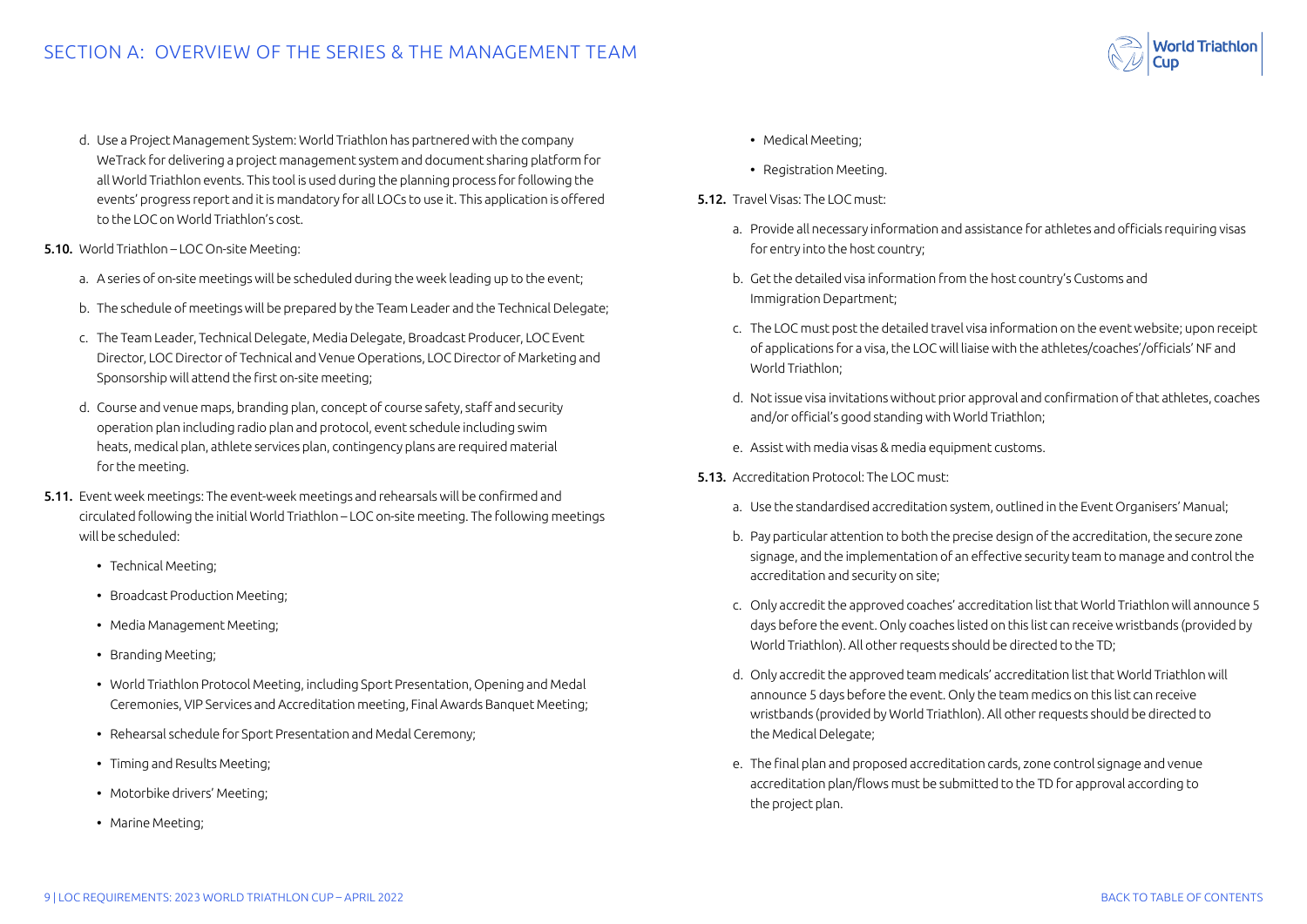### <span id="page-9-0"></span>SECTION A: OVERVIEW OF THE SERIES & THE MANAGEMENT TEAM



#### **6. SERVICES**

- 6.1. Staff and Volunteer Services:
	- a. The event should have adequate paid staff to meet the requirements of hosting an event of this calibre;
	- b. Volunteers: First look to recruit personal contacts of LOC committee members as they often provide the most reliable resources;
	- c. Specific training must be provided to:
		- Field of Play volunteers;
		- Athlete Services volunteers;
		- Medical and Anti-doping volunteers;
		- VIP Hosting volunteers;
		- Transportation volunteers;
		- General Information volunteers.
	- d. Volunteers should have a general understanding and awareness of all aspects of the event. Volunteers are the 'Face' of the event and represent the local community to the world.
- 6.2. Athlete Services:
	- a. The most important people at the event are the athletes. Their overall view of the event will be reflected not just in the race but in the consideration that has gone into anticipating their needs;
	- b. Basic Athlete Services to be provided by the LOC include (free of charge for the Elite athletes):
		- Airport Transportation: including provisions for bike transportation;
		- Information Services: athletes guide and information booths at the venue;
		- Accommodation Services: adequate distribution of information on all available accommodation;
		- Free rooms as per Event Agreement;
		- Complimentary internet access in the host hotel and at the venue;
- Medical services: information provided on medical emergency services, massage and physiotherapy services;
- Training services and warm-up opportunities: Access to the swim, bike and run courses for pre-event training (Course Familiarisation) is mandatory with adequate traffic control. Complimentary swimming pool facilities will be required for 2 sessions daily for the Elite athletes during the lead up to the Elite races. The schedule must be approved by the Technical Delegate;
- Bike Mechanic Service for all athletes.
- Goody bags and event souvenirs in a sustainable manner.
- 6.3. VIP / Sponsor Services:
	- a. A VIP / Sponsor Hosting Plan must meet the following minimum requirements:
		- Complimentary scheduled VIP Airport Transportation including World Triathlon Guests;
		- VIP accreditation should be planned and provided to all VIP level sponsors and guests: Invitations will be issued to the on-site VIP Tent and to all social functions as per Event Agreement and the Sponsorship and Event Design Guide;
		- VIP Transportation to race venue and to social functions planned as required;
		- Sponsor Package and/or special event souvenir should be packaged for all sponsors and VIPs and must include a detailed Event Schedule;
		- Special consideration must be given to any planned presentations to sponsors and/or VIPs and should be approved by the TL.
- 6.4. Spectator Services:
	- a. Road closures will often result in extra considerations for getting spectators on site. It must be part of the event planning process and must be approved by TD;
	- b. Volunteers should be located at all major site access points and in the central hub area of the venue.
- 6.5. Technical Officials Services:
	- a. World Triathlon will be provided by the NF/LOC with a list of local Technical Officials 45 days before the event. The list, including all Field of Play officials as well as the chief race official. The list is subject to change by World Triathlon;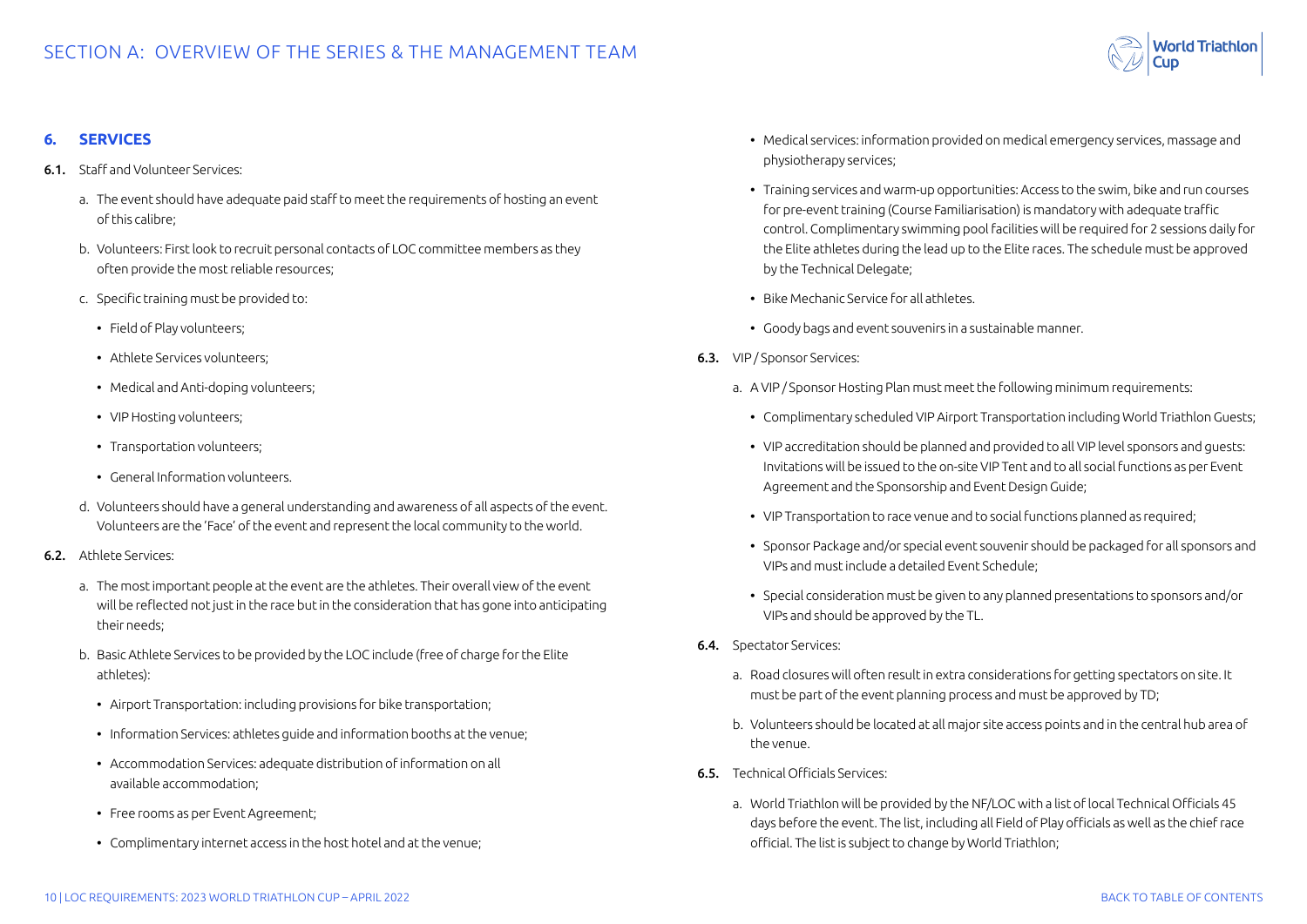- b. Minimum number of TOs to be provided by the NF/LOC will be determined by the Technical Delegate. In case the Host National Federation is not able to provide the full list of Technical Officials, Self-Funded officials must be considered by the LOC by including those in the accommodation allotment provided for the TOs and if necessary provide airport pickup;
- c. Responsibility of the LOC/Host NF to cover the expenses of the National Technical Officials as per local policies;
- d. The LOC will provide all World Triathlon team members and Technical Officials (NTOs and ITOs) with the same race package as given to athletes, i.e., event t-shirt, tickets to all events, and sponsor gifts.

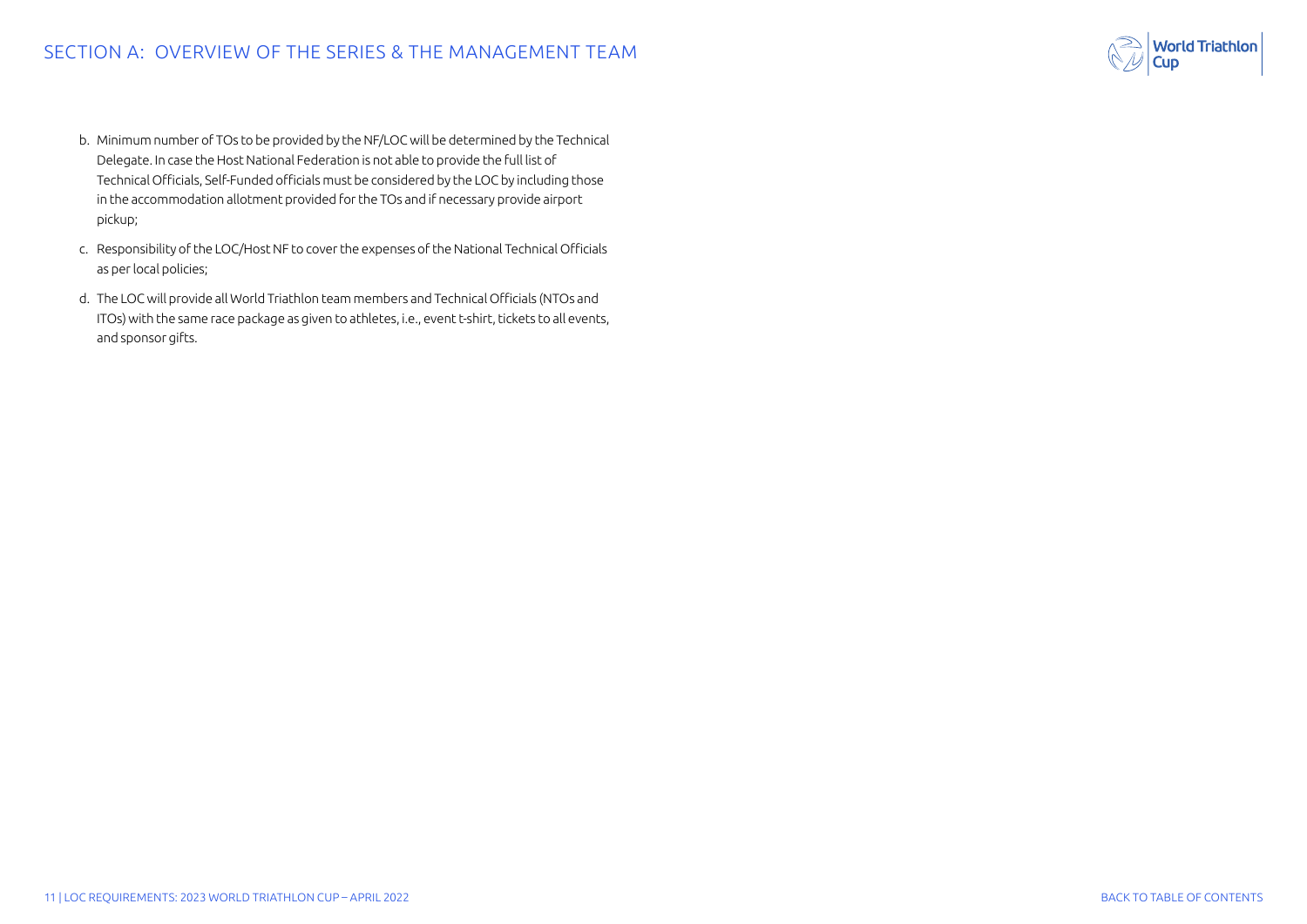<span id="page-11-0"></span>



## SECTION B: TECHNICAL & VENUE **OPERATIONS**

ÌÏ

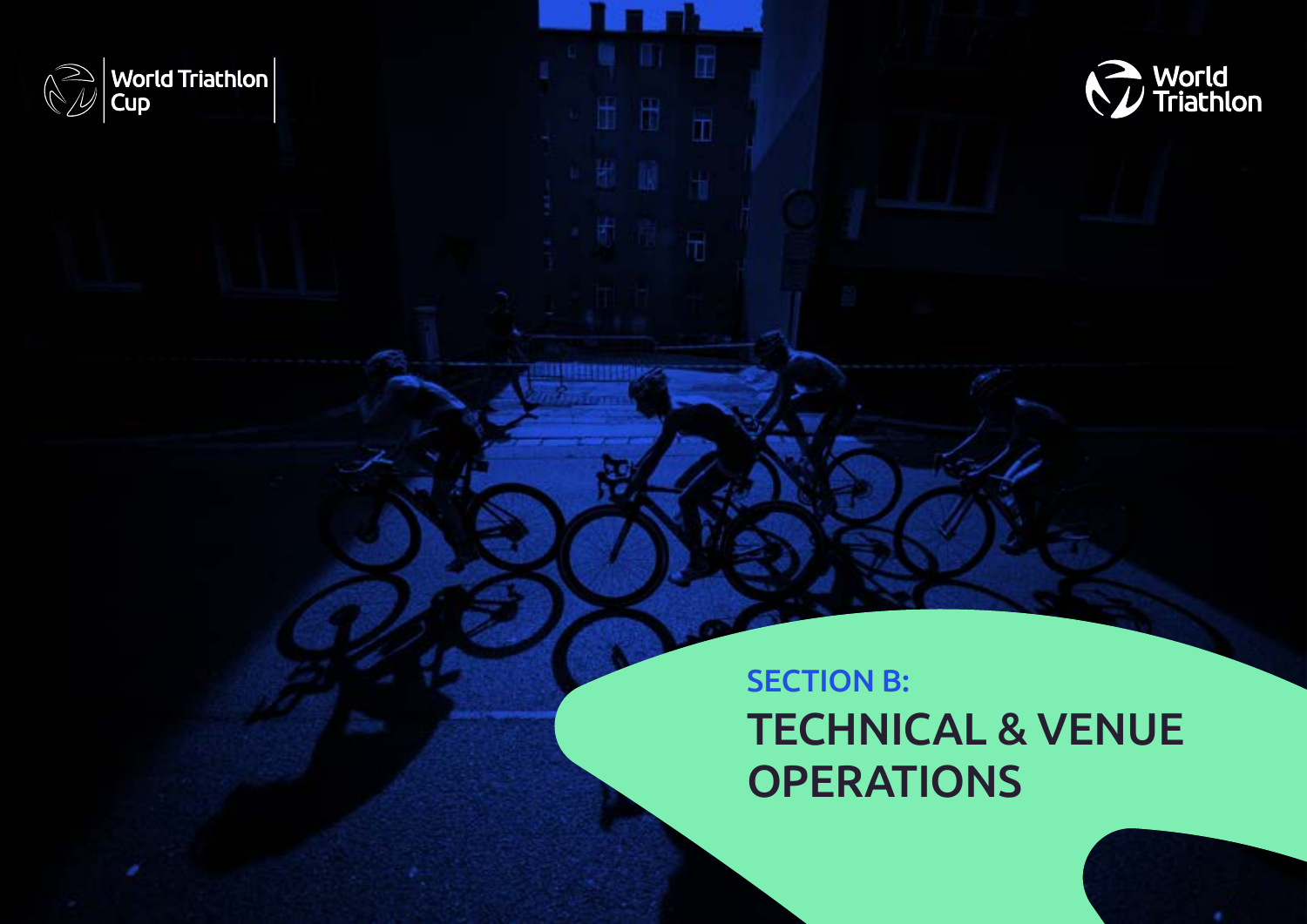

#### <span id="page-12-0"></span>**1. TECHNICAL OPERATIONS**

- 1.1. General:
	- a. This section combines the duties of the Technical and Venue Operations. All these operations should cover all official events with different requirements.
	- b. Registration:
		- Elite Athletes and Coaches;
		- Team Medical.
	- c. Briefings:
		- Elite Athletes;
		- Elite Coaches (if applicable).
- 1.2. Venue Operations:

The Venue must be presented in a manner that showcases an event of World Triathlon Cup status. A detailed description of the required venue layout, equipment list and procedures can be found in the Event Organisers' Manual. The venue includes:

- a. The start, transition and finish area in a 'stadium-like' design;
- b. Large area for grandstand;
- c. A broadcast compound (including commentary positions , TV graphics), big screens and scoreboards (if applicable);
- d. Elite athletes' area;
- e. Age-Group athlete's area;
- f. Expo and spectators' area;
- g. Operations area;
- h. VIP and hospitality area;
- i. Press center.
- 1.3. Field of Play:
	- a. Number and length of laps: All information related to the number and length of laps can be found in the Event Organiser's Manual, section 2.10.
- 1.4. Swim Course:
	- a. The number of waves, the number of athletes per wave and the time differences between the waves will be determined by the World Triathlon TD in consultation with LOC;
	- b. Start Platform:
		- A stable platform for a dive start is required for the elite events:
		- A platform beach start is acceptable only if there is no possibility of a dive start;
		- Swim pontoon/platform specifications can be found in the Event Organiser's Manual;
		- The swim platform is completely covered in blue carpet.
	- c. Water Quality:
		- Water quality must be submitted to the Technical Delegate as per the World Triathlon Competition Rules;
		- Additional test should be provided upon TD's request;
		- Water Quality Tolerance Limits can be found in the World Triathlon Competition Rules
		- TECTA Laboratory requirements: World Triathlon has partnered with the company Tecta-PDS for delivering fast and reliable microbiological water quality tests in World Triathlon sanctioned events. This device will be deployed to events that there is a history of water quality issues or in cases where the local laboratories cannot provide results in less than 7 days from the sample collection. In this case, the LOC must provide a number of logistical arrangements that can be found in the EOM.
	- d. Swim Course Personnel: a detailed description of required, personal, equipment and procedures can be found in the Event Organisers' Manual.
- 1.5. Transition:
	- a. Individual bike racks are mandatory for Elite Athletes;
	- b. Carpet is required in Elite transition and must extend to the swim exit;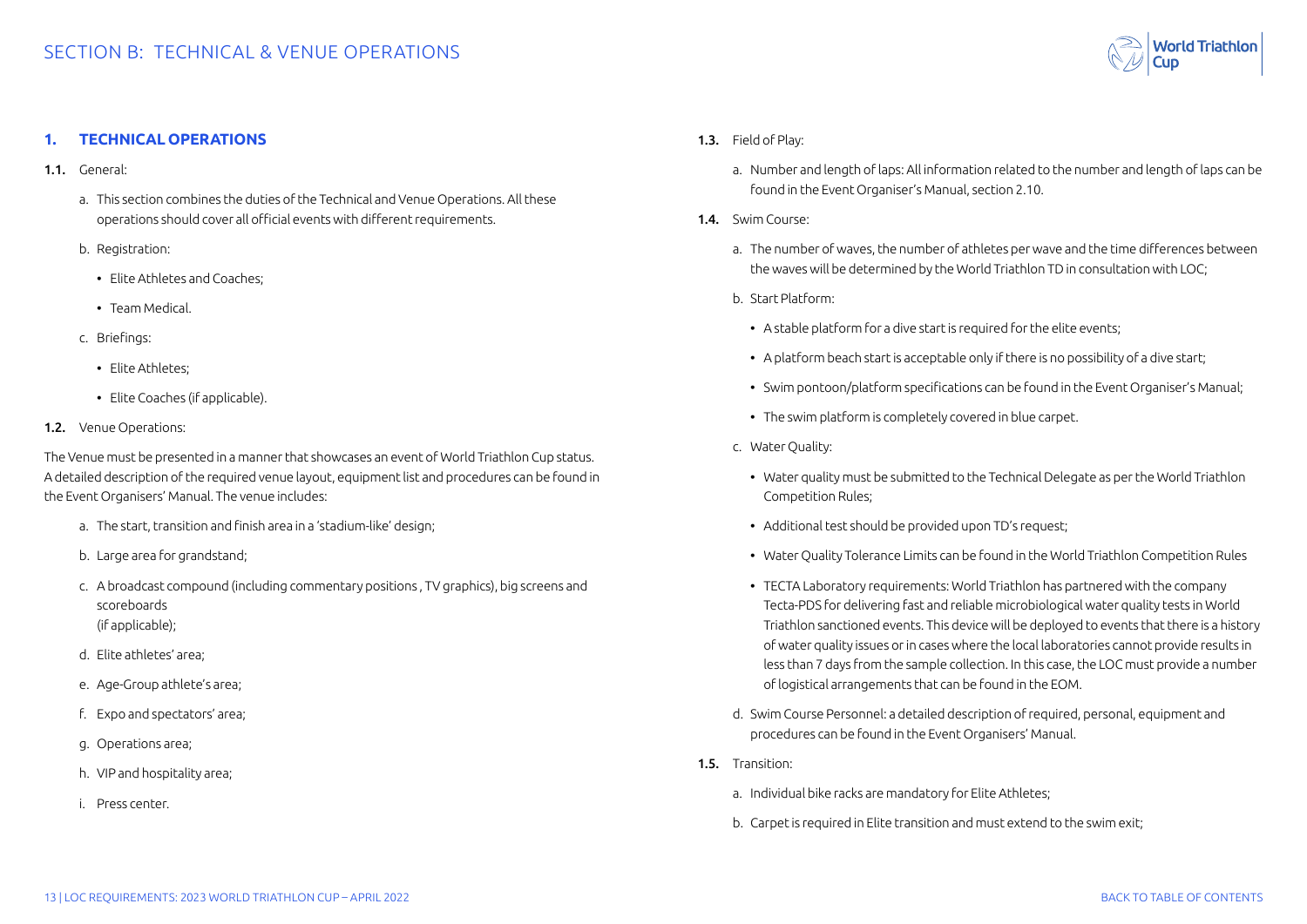### <span id="page-13-0"></span>SECTION B: TECHNICAL & VENUE OPERATIONS

- c. A detailed description of required transition area personnel, equipment list and procedures can be found in the Event Organisers Manual, section 4.4.
- 1.6. Bike Course:
	- a. General requirements:
		- Hard fencing is required in high traffic areas, on the road leading in and out of transition at least 400m, all corners, to fix sponsor boards and banners in accordance with branding plan.
	- b. All other detailed description of required bike course personnel, equipment list and procedures can be found in the Event Organiser's Manual, section 4.5 to 4.7.
- 1.7. Wheel Station:
	- a. A minimum of two-wheel stations must be provided by the LOC;
	- b. Both wheel stations have to be equipped by the LOC with racks and wheels;
	- c. Detailed description of required wheel station personnel, equipment list and procedures can be found in the Event Organisers' Manual, section 4.8.
- 1.8. Lap Counting:
	- a. Lap verification is needed to control the bike and run laps;
		- The lap counting board should be visible to the announcer and should be 1m high x 0.75m wide;
		- This board will indicate the number of laps remaining for the race leader;
		- Detailed description of required lap counting personnel, equipment list and procedures can be found in the Event Organiser's Manual, section 4.9.
- 1.9. Run Course:
	- a. General requirements:
		- Hard fencing is required in high traffic areas; on the road leading in and out of transition at least 400m, and on all corners;
	- b. All other detailed descriptions of required run course personnel, equipment list and procedures can be found in the Event Organiser's Manual, section 4.11.

#### 1.10. Aid Station:

- a. Aid stations should be a maximum of 1.25km apart throughout the run, unless more are requested by the TD;
- b. All other detailed description of required aid station personnel, equipment list and procedures can be found in the Event Organiser's Manual, section 4.12.
- 1.11. Penalty Box
	- a. The number and exact placement of the penalty box will be determined by the TD;
	- b. The area must be secure;
	- c. All other detailed descriptions of required penalty personnel, equipment list and procedures can be found in the Event Organiser's Manual, section 4.13.
- 1.12. Finish Area:
	- a. A detailed description of required finish area design, requirements, personnel, equipment list and procedures can be found in the Event Organisers Manual, section 4.14.
- 1.13. Recovery Area:
	- a. A detailed description of recovery area design, requirements, personnel, equipment list and procedures can be found in the Event Organiser's Manual, section 4.15.
- 1.14. Mixed Relay Zone (if applicable):
	- a. A detailed description of Mixed Relay zone design, requirements, personnel, equipment list and procedures can be found in the Event Organiser's Manual, section 4.16.
- 1.15. FOP signage:
	- a. A detailed list of FOP signage can be found in the Event Organiser's Manual, section 8.3 (Appendix 3.).

#### **2. MEDICAL MANAGEMENT**

- 2.1. A complete medical plan must be approved by the Medical Delegate. A detailed plan from the LOC Medical Director should be submitted to World Triathlon which will include:
	- a. FOP medical plan;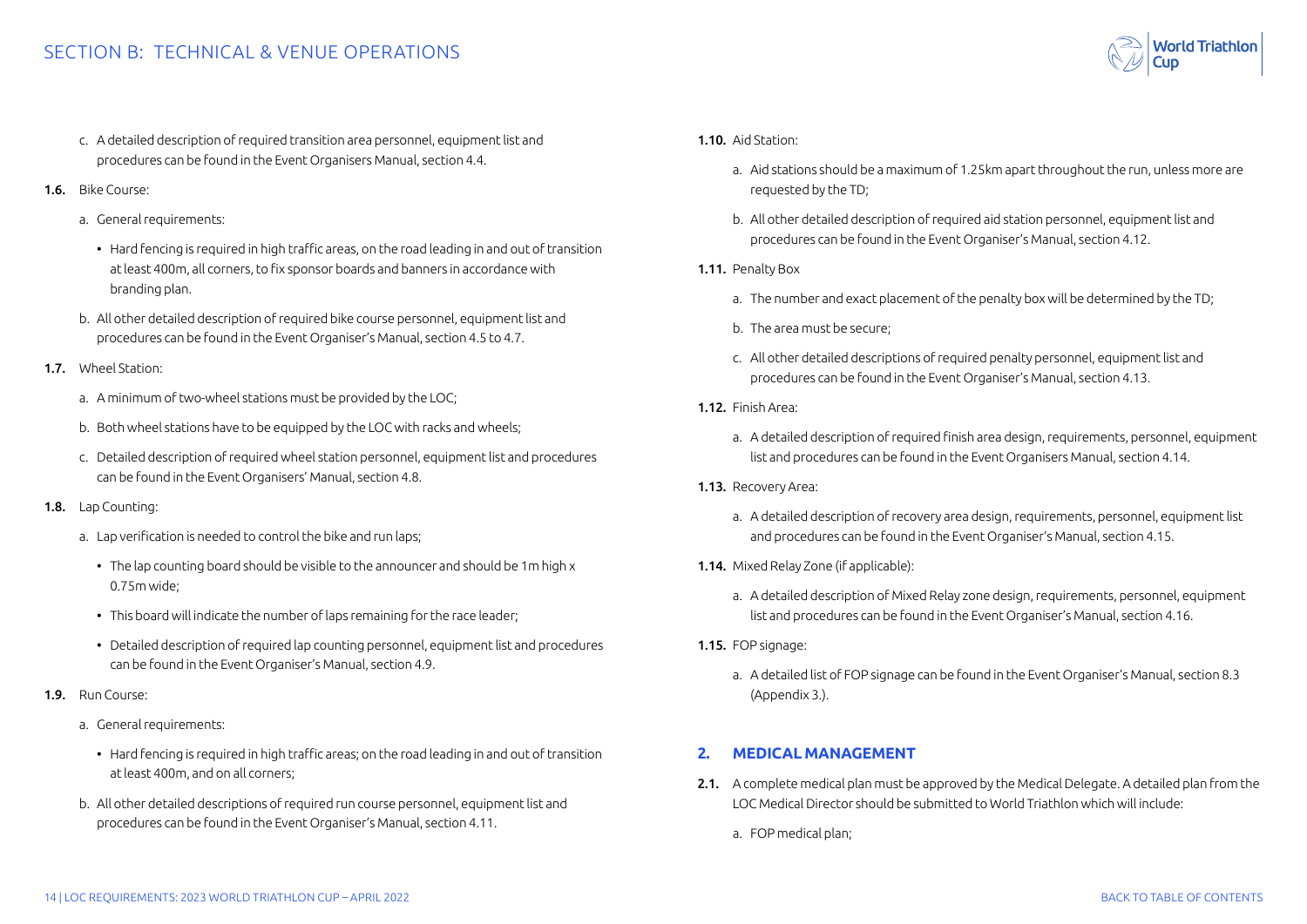

- <span id="page-14-0"></span>b. Medical Centre layout;
- c. Medical Centre equipment;
- d. Number of medical personnel;
- e. Number of ambulances and their location;
- f. Emergency procedures;
- g. Hospital information;
- h. Procedures to involve foreign medical team personnel.
- 2.2. A detailed description of required medical personnel, equipment list and procedures can be found in the Event Organisers Manual;
- 2.3. In case of an accident, the adequate transportation of the athlete from the course to the hospital is the responsibility and cost of the LOC.

#### **3. DOPING CONTROL**

3.1. Testing: Provision must be made to provide Doping Control at the event.

World Anti-Doping Code: The World Triathlon Anti-Doping Rules comply with the World Anti-Doping Code ("Code"). See [www.triathlon.org](http://www.triathlon.org) for the World Triathlon Anti-Doping Rules and other relevant information. All aspects of Doping Control must comply with the latest version of the World Triathlon Anti-Doping Rules, the International Standard for Testing and Investigations and the Code.

3.2. Doping Control Facilities: Suitable Doping Control facilities for in-competition testing (during and/or following the event) and out-of-competition testing (prior to the event) must be provided at the LOC's costs. An on-site, out-of-competition Doping Control Station, to be used solely for the purposes of Doping Control needs to be ready for use a specified number of days before the event at the same location as the athletes' briefing. The incompetition Doping Control Station, to be used solely for the purposes of Doping Control, must be ready for use immediately at the start of the event and until the end of the end of all in- competition testing.

3.3. Number of Anti-Doping Control Tests: Number of Anti-Doping Control Tests: are required in accordance with the World Triathlon Anti-doping Rules and the event agreement. At a minimum, the test menu should be according to the percentages in the Technical Document for SPort Specific Analysis (TDSSA).

| <b>Events</b>                                                                    | <b>Urine Test</b> |            |               | <b>Blood Test</b> |            |           |
|----------------------------------------------------------------------------------|-------------------|------------|---------------|-------------------|------------|-----------|
|                                                                                  | Total             | <b>ESA</b> | <b>GHRF</b>   | Total             | <b>ESA</b> | <b>GH</b> |
| World Triathlon Cup                                                              | 10                | 6          | $\mathcal{P}$ |                   |            |           |
| Combined with the following events, the total number of doping control tests is: |                   |            |               |                   |            |           |
| Mixed Relay                                                                      | 16                | 10         | 4             |                   |            |           |
| World Triathlon Para Series                                                      | 22                | 12.        | 4             | 4                 |            | 4         |
| World Triathlon Para Cup                                                         | 18                | 10         | 4             |                   |            |           |

#### **4. FACILITIES, EQUIPMENT AND VOLUNTEER REQUIREMENTS**

- 4.1. Facilities: the following are required
	- a. Athletes' Lounge;
	- b. Recovery Area;
	- c. Medical Centre;
	- d. Doping Control Station;
	- e. Volunteers' Tent;
	- f. Venue Control Centre;
	- g. Technical Officials' Lounge;
	- h. Media Centre;
	- i. Timing and Results Office;
	- j. Sport Presentation booth;
	- k. World Triathlon Media Room;
	- l. VIP and VVIP Area;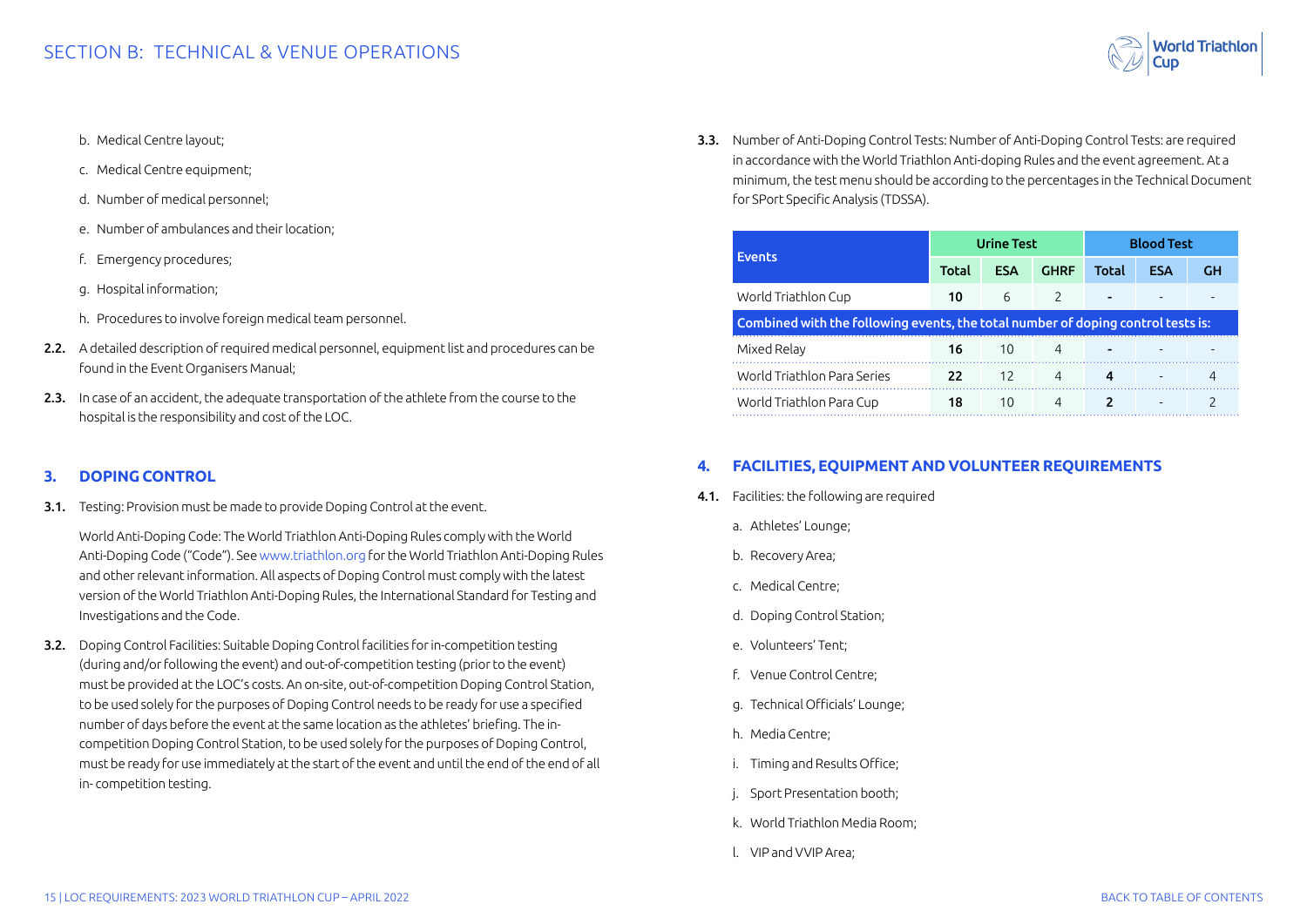- <span id="page-15-0"></span>m. Spectator Grandstands;
- n. Clean & Waste Compound;
- o. Logistics/ Operations Compound;
- p. Operations Office;
- 4.2. Communications: Power, internet, IT support and communication equipment will be provided by the LOC that will enable World Triathlon to cover the event:
	- a. The LOC should be aware of the cost associated with Timing and Communications (radios, phones) as described in the Event Agreement and Event Organisers' Manual;
	- b. Timing and Results Service Company must be approved by World Triathlon.
- 4.3. World Triathlon Office: LOC will provide as follows:
	- a. A detailed description of World Triathlon office design, requirements and equipment list can be found in the Event Organiser's Manual, section 5.2.12.
	- b. An additional World Triathlon Office might be requested in the host hotel, depending on the distance between the host hotel and the venue.
- 4.4. Athletes briefing:
	- a. A separate athletes' briefing should be provided for each competition category. An additional coaches' meeting may be requested by World Triathlon;
	- b. Room Size and Set Up:
		- Auditorium for 250 people;
		- 4 tables for athlete registration and check-in;
		- Paper and pens;
		- High speed internet connection;
		- Refreshments for all athletes;
		- Head Table with 4 chairs and a speaker stand;
		- PA facility and AV projector.
		- Timetable: Two days before the event from 16:00 19:00.
- 4.5. On-site media office:
	- a. A detailed description of media office design, requirements and equipment list can be found in the Event Organiser's Manual, section 5.2.11.
- 4.6. Press Centre:
	- a. A detailed description of press centre design, requirements and equipment list can be found in the Event Organiser's Manual, section 5.2.15.
- 4.7. LOC Race Information and Accreditation Office:
	- a. Size, Location: On-site and open from Thursday before the event to Monday after the event;
	- b. Equipment:
		- High speed internet connection;
		- Printer and photocopy machine;
		- Refreshments.
- 4.8. Volunteer Requests:
	- a. The LOC should provide the following volunteers to the World Triathlon:
		- 2 volunteers to assist the World Triathlon Media Delegate;
		- 4 volunteers at the elite athletes' registration for briefing and race day.

#### **5. TRANSPORTATION PLAN**

- 5.1. A coordinated transportation plan must be provided, at the LOC cost, to and from the airport:
	- a. For elite athletes and elite coaches;
	- b. For World Triathlon Executive Board, staff, guests and Technical Officials. Transportation to and from the closest train station should also be provided to this group..
- 5.2. Other means of transportation must be provided as follows for the World Triathlon team:
	- a. 4 bicycles/scooters for easy transportation between hotel and venue or other means of transportation as agreed with the World Triathlon team;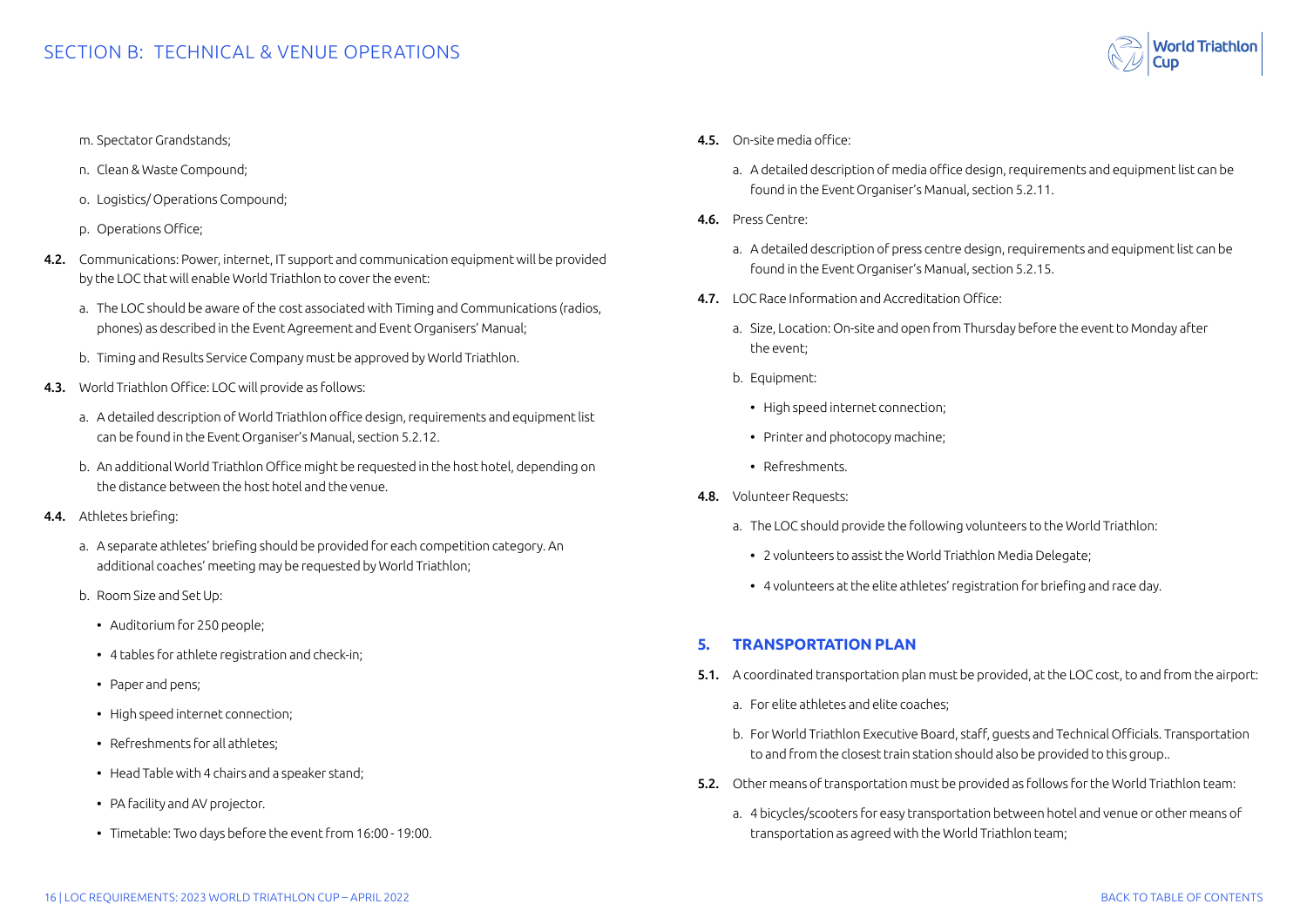- <span id="page-16-0"></span>b. A minivan to be provided for the World Triathlon media team from 2 days prior the first competition day to 1 day after the last competition day;
- c. 6 motorbikes with drivers for the elite events:
	- World Triathlon photographer (1);
	- Pool photographer (1):
	- World Triathlon Technical Officials (2);
	- World Triathlon Cameraman (2).
- d. A total of 5 boats need to be provided to World Triathlon by the LOC for the swim course operations:
	- World Triathlon Technical Officials (3);
	- Media (1):
	- Broadcasters (1);
	- The number of boats with drivers that the LOC should provide for medical and rescue will be determined by the World Triathlon TD following the site visits;

Note: The numbers required above may be changed by World Triathlon according to the distance from the host hotel to the venue or the complexity of the courses and the competition schedule.

#### **6. ACCOMMODATION REQUIREMENTS**

- 6.1. World Triathlon Host Hotel Accommodation:
	- a. Total room nights required for the SMT:
		- Single room: 59 Twin room: 9

| Type of rooms | # of nights | # of rooms    |
|---------------|-------------|---------------|
| <b>Single</b> | 4           | 8             |
| <b>Single</b> | 5           | 3             |
| <b>Single</b> | 6           | $\mathcal{P}$ |
| <b>Twin</b>   | 4           |               |
| Twin          |             |               |

- b. Total room nights required for the Technical Officials:
	- Double/Twin: 45 (15 rooms for 3 nights)
- c. Total room nights required for the Top 5 Women and Men Athletes:
	- Double/Twin: 50 (10 rooms for 5 nights)
- d. The allocation of the rooms and the length of stay may be different within the total number of room nights;
- e. Breakfast needs to be included in the room nights;
- f. The hotel for the SMT team and Technical Officials should be walking distance from the venue. If not, bikes/scooters/cars/vans need to be provided.
- g. The LOC Broadcast crew working together with the World Triathlon Broadcast Producer is not considered in the World Triathlon room allocation.
- 6.2. Sport Expo Facilities:
	- a. Optionally a 3m x 3m booth space must be provided free of charge to World Triathlon.
	- b. The space must be uniformly laid out and approved by the TL. It will include the following:
		- Power and water source provided;
		- Flooring (depending on the venue surface);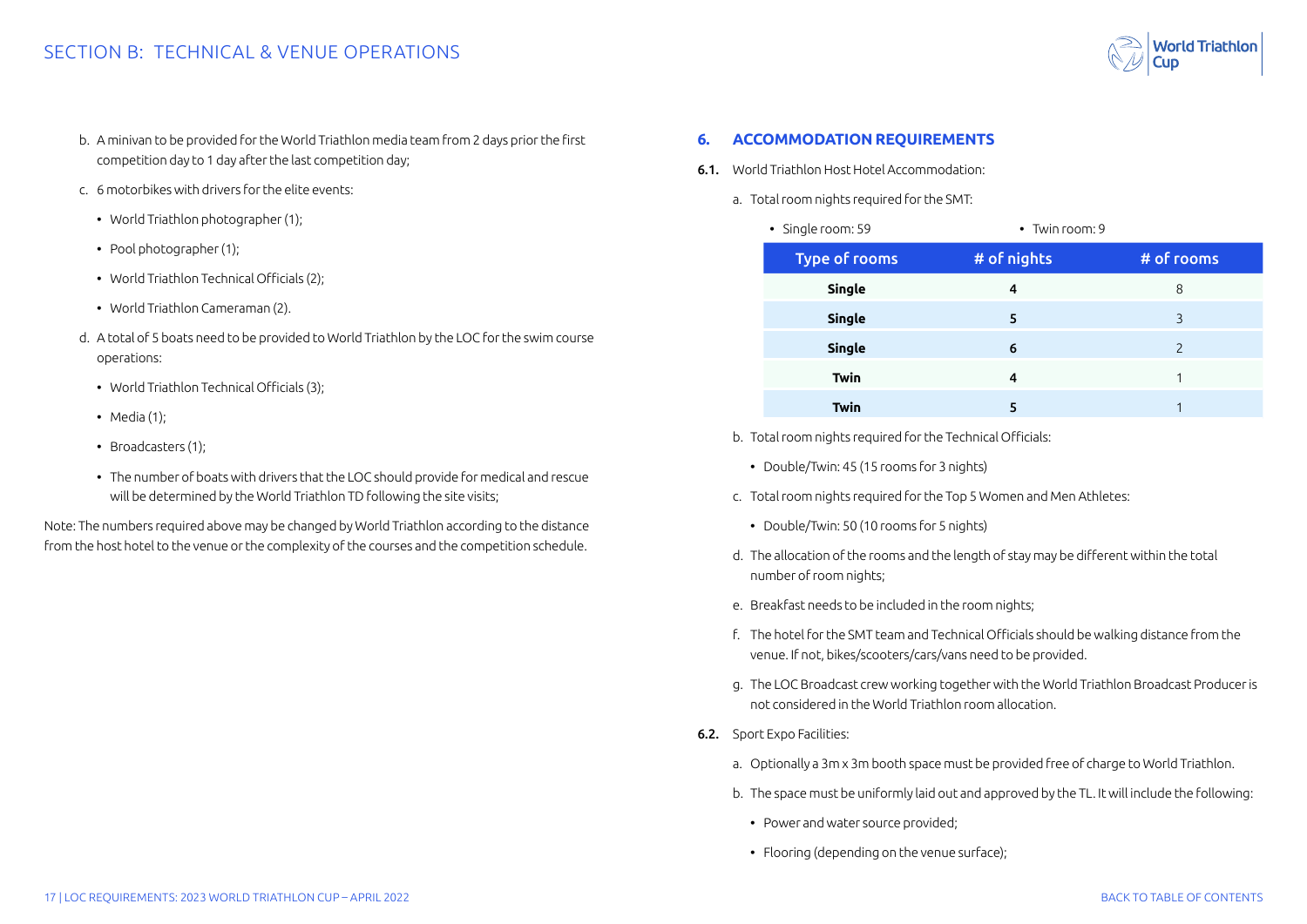- <span id="page-17-0"></span>• Internet facilities;
- 24 hours Security.

#### **7. COMMUNICATION PLAN**

- 7.1. A detailed description of communication plan, requirements and equipment list can be found in the Event Organiser's Manual, section 6.6.
- 7.2. The final radios distribution plan should be approved by the TD:
- 7.3. The LOC should provide to the World Triathlon team with:
	- a. Thirty (30) radios in 3 channels;
	- b. Six (6) local sim cards including data (depending on the location, a cell phone with sim card is required);
	- c. Sixteen (16) sim cards with unlimited data or minimum 50GB for 4G streaming coverage. (TBD with Head of IT & Broadcast);
- 7.4. Incident reporting system: It is mandatory for all the LOCs to establish a venue command centre along with an incident reporting and crisis management system (such as Blerter application) at their cost. This system must be approved by World Triathlon during the planning process for being operational on race days.

#### **8. TECHNICAL OFFICIALS EQUIPMENT**

8.1. A detailed list and description of technical officials' equipment can be found in the Event Organiser's Manual, section 3.4.3.

#### **9. ATHLETES' EQUIPMENT**

- 9.1. World Triathlon will provide the following equipment for the elite athletes:
	- a. Elite Swim caps;
	- b. Elite bike/helmet stickers;
- c. Elite body decals;
- d. Elite medals.

#### **10. CATERING REQUIREMENTS**

- 10.1. By following the nutritional guidelines, we will be guaranteeing a positive performance from the Technical Officials (TOs) and World Triathlon staff, who are responsible for the fulfillment of the main objectives of World Triathlon; safety and fairness. The above groups are often asked to work consecutive long hours in challenging environments, so it is paramount that they be looked after and look after themselves. The type of food that is eaten is one determining factor for the health and performance of the TOs during a competition. As such, World Triathlon has development nutrition guidelines that the LOCs should follow in providing a balanced food service to the above groups. The guidelines can be found [here.](https://www.triathlon.org/uploads/docs/TO_Nutrition_v3.pdf
)
- 10.2. World Triathlon will provide the LOC the number of meals required on site for each day for the World Triathlon staff and TOs.

#### **11. CONTINGENCY PLAN**

- 11.1. A detailed description and procedures of contingency plan can be found:
	- In the Event Organiser's Manual, section 6.8.
	- In the Competition Rules, section 2.12, 4.4, 10.2 and 10.8.

#### **12. OPERATION PLANS**

- 12.1. The following Operations Plans will be checked by the World Triathlon via the WeTrack project management online tool leading up to the event:
	- a. Accreditation: Access control plan, Accreditation plan, Dot plan;
	- b. Athletes' services: Accommodation plan, Athletes' guide, Registration materials, Registration plan, Training plans, Training sites booking, Transportation plan;
	- c. Bike/Run: measurement certificate, operational maps, road surface reconstruction plan, route risk assessment plan, route signage plan, traffic management plan;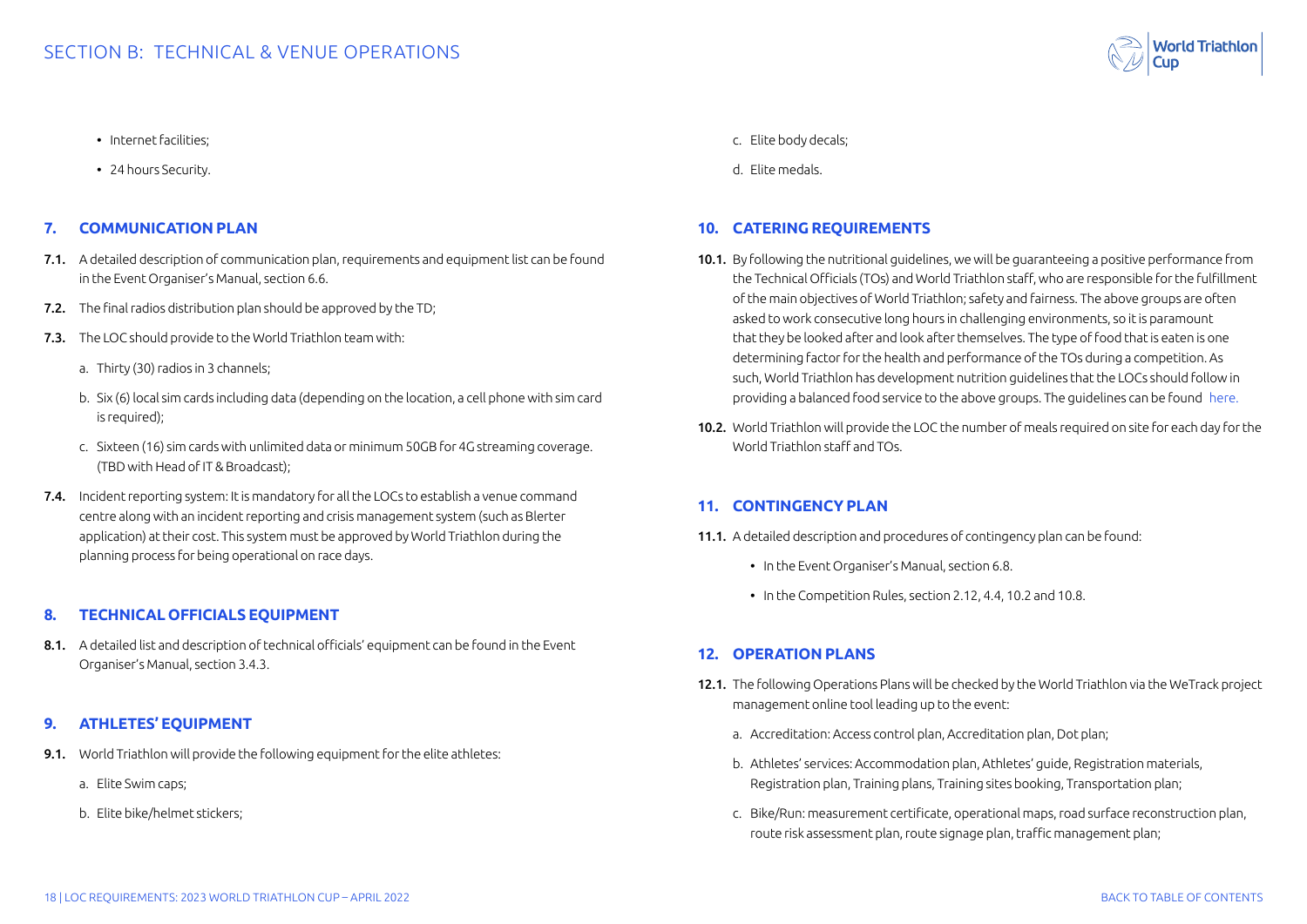

- <span id="page-18-0"></span>d. Communication: Communication plan, VCC operation plan;
- e. Doping control: Doping control plan;
- f. General: Budget, catering plan, contingency plan, Daily competition activities schedule, Equipment list, insurance certificate, project plan / critical path, provisional schedule, waves calculation;
- g. Marketing: Branding plan including FOP layout, design element proofs;
- h. Media/Broadcast: camera plan, media operations plan;
- i. Safety: cold/heat stress conditions preparations, competition medical management, evacuation plan, health & safety plan, medical plan, water quality, weather updates;
- j. Spectator: spectator services/spectators' guide;
- k. Sport presentation: sport presentation plan, sound system plan;
- l. Staffing: LOC structure, Staff training plan, Volunteer distribution plan, Volunteer roistering;
- m. Sustainability plan;
- n. Swim: marine plan, swim layout/depth measurements, tide tables;
- o. Timing: timing plan;
- p. TOs: Assignments, daily run sheet, moto requirement plan, TOs' newsletter, TOs services;
- q. TZ: transition zone set up plan;
- r. Venue: build in plan, cables plan, FF&E distribution plan, site plan, venue map, way finding signage plan;
- s. VIP: VIP services plan.

#### **13. RISK ASSESSMENT**

- a. World Triathlon will go through a risk assessment analysis with the LOC 6 months prior to the event, 2 months prior to the event and 1 day before the event.
- b. During this assessment they will check the potential issues and the responses to those.

#### **14. EVENT MANAGEMENT TOOLS PARTNERSHIPS**

- a. World Triathlon has partnered with OnePlan for developing an online platform where the venue management and the course management planning is taking place. The event will be requested to use this platform during the planning process.
- b. One package offer of several apps via Blerter (e.g. RaceRanger). Multi-functional package for all LOCs, which incorporates the integration of various apps of which improve the efficiency, safety and sustainability across the event delivery plan.
- c. World Triathlon has partnered with the company WeTrack for delivering a project management system and document sharing platform for all World Triathlon events. This tool is used during the planning process for following the events' progress report and it is mandatory for all LOCs to use it. This application is offered to the LOC at World Triathlon's cost.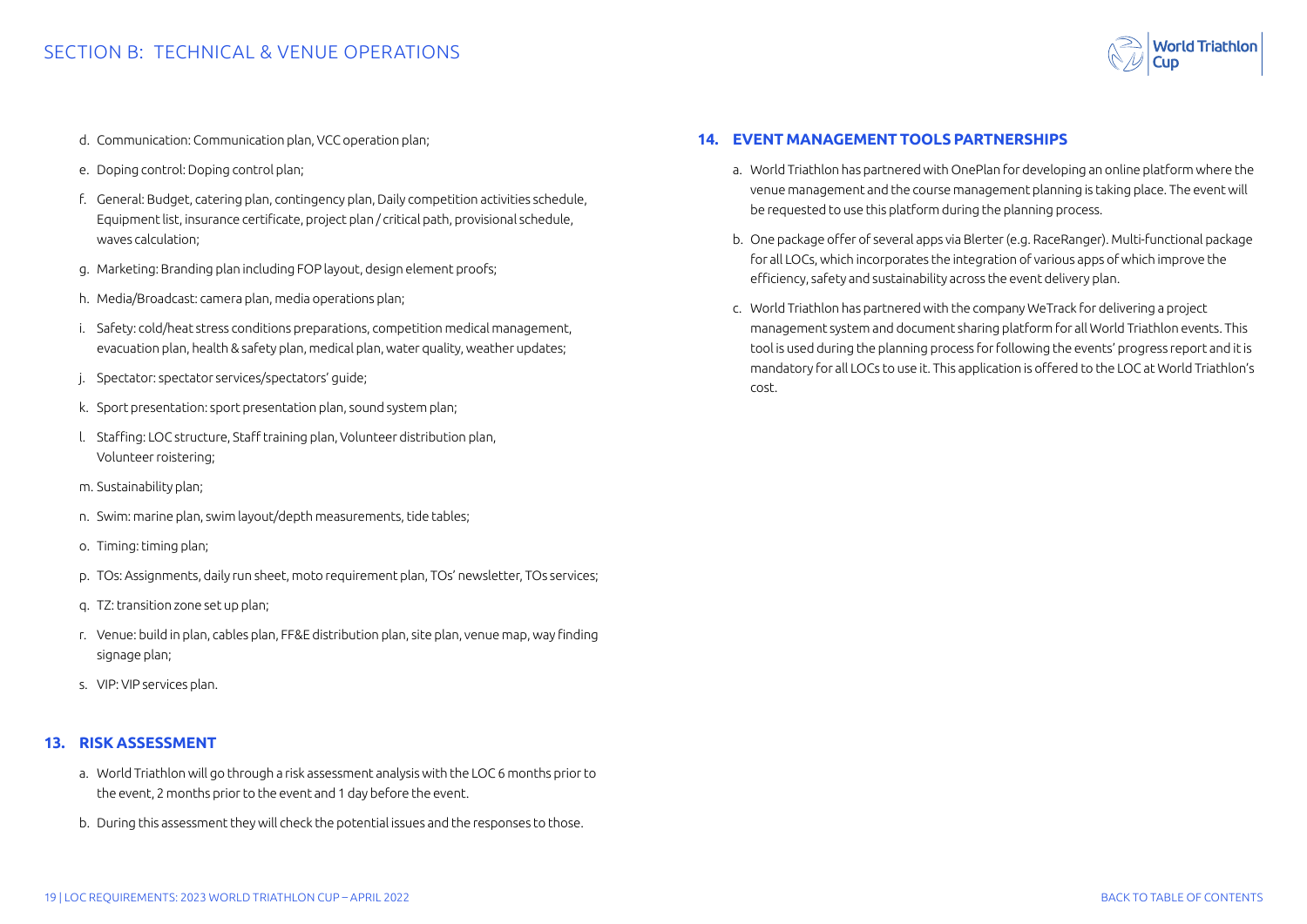

<span id="page-19-0"></span>**SECTION B: SECTION B: SECTION** 



## **SECTION C:** WORLD TRIATHLON EVENT PROTOCOLS

20 | LOC REQUIREMENTS: 2023 WORLD TRIATHLON CUP – APRIL 2022 [BACK TO TABLE OF CONTENTS](#page-1-0)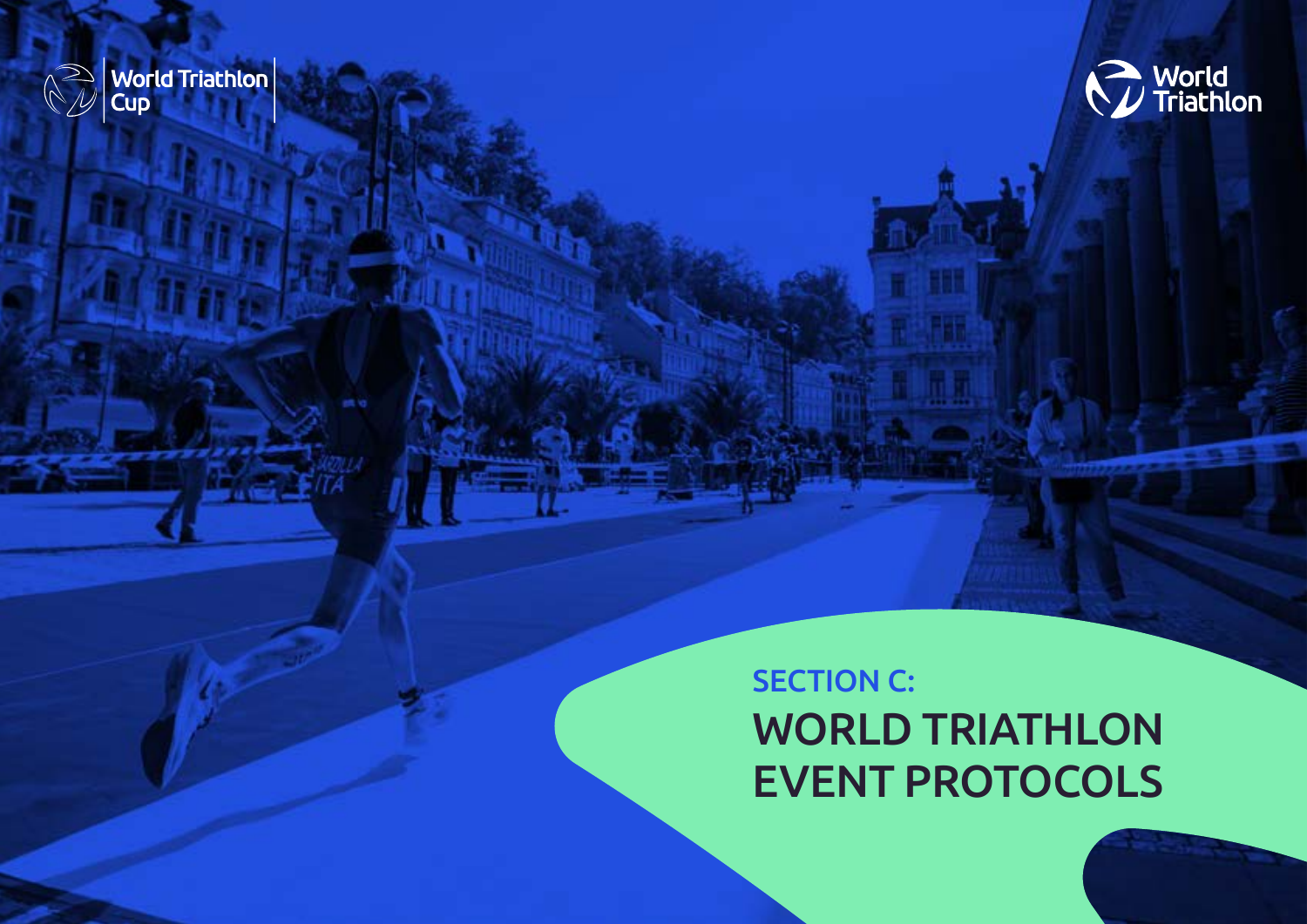<span id="page-20-0"></span>World Triathlon has a set of Event Protocols that provide the guideline and framework for all elements of presentation of World Triathlon events. This document includes the following requirements from the overall Event Protocols:

#### **1. WORLD TRIATHLON SPORT PRESENTATION**

- 1.1. The Sport Presentation deals specifically with presenting the sport action at the competition venue. It is designed to outline the ideal situation where there is a live broadcast. It can be modified for events without a live broadcast but must be made in consultation with World Triathlon.
- 1.2. A detailed description, requirements with the protocols (athletes introduction and medal ceremony), procedures and templates can be found in the [Sport Presentation Manual.](https://triathlon.org/about/downloads/category/event_organisers_manual)
- 1.3. The use of Big Screens with the live broadcast feed are recommended for World Triathlon Cup events.

#### **2. WORLD TRIATHLON VIP HOSTING AND CEREMONY PROTOCOLS**

- 2.1. This section outlines World Triathlon's strict VIP protocols as it pertains to all official functions:
	- a. A VIP guestlist will be created and agreed on by World Triathlon and LOC. A formal written invitation will be supplied by World Triathlon and sent to guests under the signature of the World Triathlon President;
	- b. LOC will provide World Triathlon with the exact time schedules for each VIP event;
	- c. An RSVP management system will be agreed to between World Triathlon and LOC;
	- d. Important VIP guests to be included are:
		- The highest ranked local politicians, e.g., the Premier, the Mayor, The Head of Tourism authority and any other key political figures;
		- Representatives of the National Olympic Committee;
		- World Triathlon Executive Board members;
		- The National Federation President and Secretary General;
		- Top level sponsors of World Triathlon and LOC;
		- World Triathlon Senior staff and the Technical Delegate(s) for the event;
- Others as mutually agreed between World Triathlon and LOC.
- 2.2. VIP Meet and Greet Protocol:
	- a. World Triathlon and LOC protocol managers will agree on a gathering place for VIPs at each function with a host or hostess to introduce and greet the guests;
	- b. Refreshments should be available and served in this area;
	- c. If accreditation cards have not been provided, name tags should be available. The VIP's given name should be on the first line in font 16 and the family name on second line in font 14. The person's title should be on third line in font 14;
	- d. The World Triathlon and TriathlonLive logos must be on the name cards;
	- e. Guests scheduled to speak should be given ample advance notice and briefed on the programme for the particular function;
	- f. An event souvenir or World Triathlon pins can be used to acknowledge their attendance.
- 2.3. World Triathlon Gift Giving Protocol:
	- a. World Triathlon will provide a small gift to the LOC/NF and the Host City;
	- b. If the LOC wishes to reciprocate, the details of the gift and the recipients should be agreed on in advance;
	- c. Generally, the gift presentation will take place according to the Sport Presentation Manual.
- 2.4. Transportation Protocol:
	- a. Transportation arrangements must be made to take World Triathlon guests to and from the various functions;
	- b. The World Triathlon President and World Triathlon Secretary General should be assigned a personal driver (or car) if present at the event;
	- c. Parking instructions and parking passes, if suitable, should be provided to all guests who may be using their own transport to get to the particular venue.
- 2.5. Flag Protocol:
	- LOC must make arrangements for country flags well in advance of the event. Country
	- flags can sometimes be secured from the government protocol office; otherwise, they have to be purchased.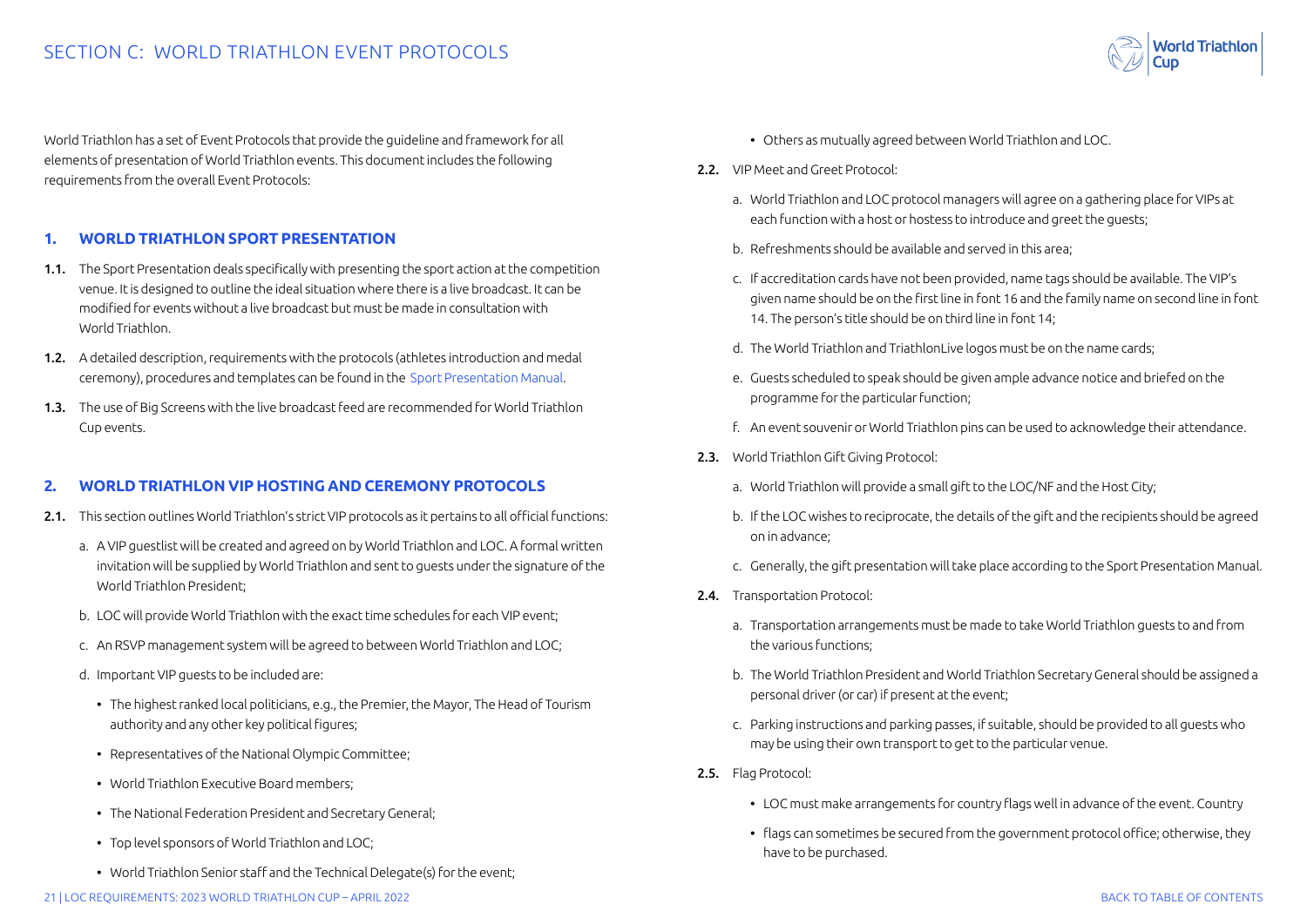<span id="page-21-0"></span>



## **SECTION D:** REQUIREMENTS FOR MEDIA, TIMING & BROADCAST

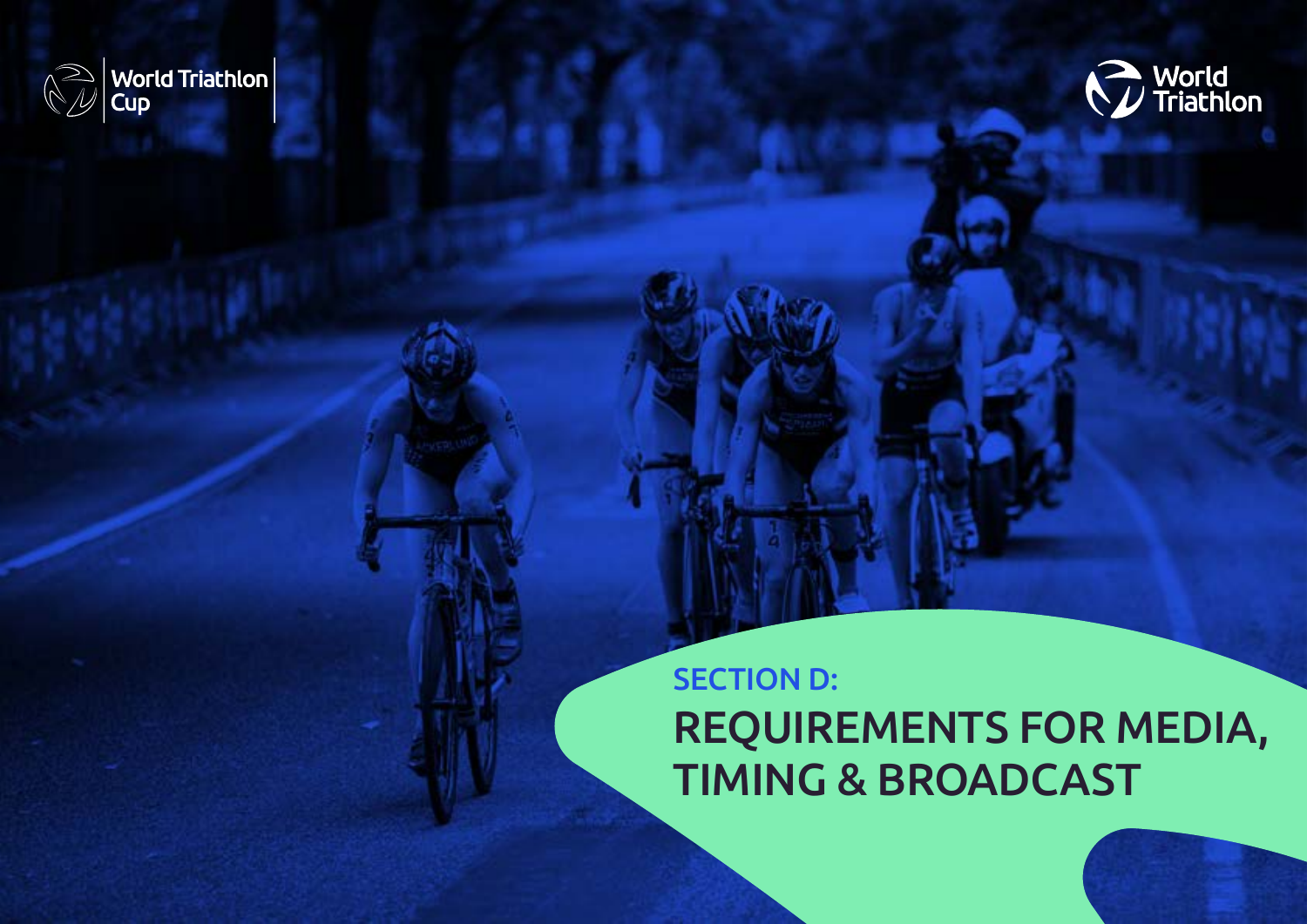**World Triathlon** 

<span id="page-22-0"></span>The below contains the LOC requirements for the Host Broadcast Company (HBC) for the event. Please note that all requirements in this section are a guide only and adjustments may occur depending on the course and other local circumstances. The final set-up will be determined after a site survey, including the requirements of the LOC.

#### **1. INTRODUCTION**

This section of the LOC Requirement details the services provided by the World Triathlon media team and the requirements for the LOC. Please read the document carefully to ensure that all requirements are satisfied. The World Triathlon Media team will offer the following service:

- 1.1. World Triathlon Digital Services:
	- a. World Triathlon will cover the events through its network of digital platforms.
	- b. World Triathlon will work with the LOC local broadcast partner or provide crew & equipment to deliver a full live stream. World Triathlon will provide the streaming servers for distribution via TriathlonLive.tv & International partners and can cover up to 50% of costs for domestic production in lieu of sending crew.
	- c. Live timing and results display;
	- d. Pre- and post-race video, features, galleries;
	- e. Post-race event photo gallery and news releases;
	- f. Full results postings;
	- g. Pre- and post-race interviews;
- 1.2. World Triathlon print and press services:
	- a. High quality professional photography of each race. These photographs will be made available to the LOC free of charge for editorial and internal promotional use;
	- b. Distribution of images though international photo agencies;
	- c. Preview and review features and stories of each race. These features are freely available to the LOC for distribution;
	- d. Tailored releases to key markets highlighting key athletes and newsworthy items;
	- e. Detailed pre-race notes and statistics;
- f. Management of press operations on site, including management of the media zone by an assigned World Triathlon Media Delegate;
- g. Assistance in coordination of interviews and athlete management;
- h. Triathlon News Service featuring rapid distribution of athlete biographies, flash quotes and other information.
- i. Comprehensive social media coverage
- 1.3. Live Broadcast and News:
	- a. In order to continue to engage our audiences and improve our reach and products we have moved away from traditional Magazine show format to focus more on digital, social and particularly live offerings;
		- Broadcast market in general is moving in this direction away from traditional linear to more digital and fresh content.
		- World Triathlon will send crews to shoot the events and produce live broadcast, broadcast news, web highlights, social pieces and interviews.
		- As well as increasing social content with more bitesize digestible formats that the audience demands. From our current offerings we can see strong traction and appetite for this content, increasing visibility for the event, sport, athlete and sponsors.
		- We can continue to provide event footage for domestic broadcasters to create their own highlights or extended highlights into their sports shows beyond the 3-minute news highlights. This is available immediately post race.
	- b. World Triathlon will produce a highlights package for both the men's and women's races, for distribution to its media databases and via YouTube and Social Media channels.
- 1.4. Requirements of the LOC:
	- a. High-speed cabled internet connection; (50Mbps (20 Mbps Upload))
	- b. 2 Motorbikes, 1,000cc minimum (already listed Section B, 5.2);
	- c. 1 small boat with interior flat bottom (already listed Section B, 5.2);
	- d. 16 Data sim cards for streaming packs. 50GB each card; (already listed Section B, 7.3.3);
	- e. RTMP or SRT stream feed from any streaming service / broadcast. Contact webmaster@ triathlon.org for details..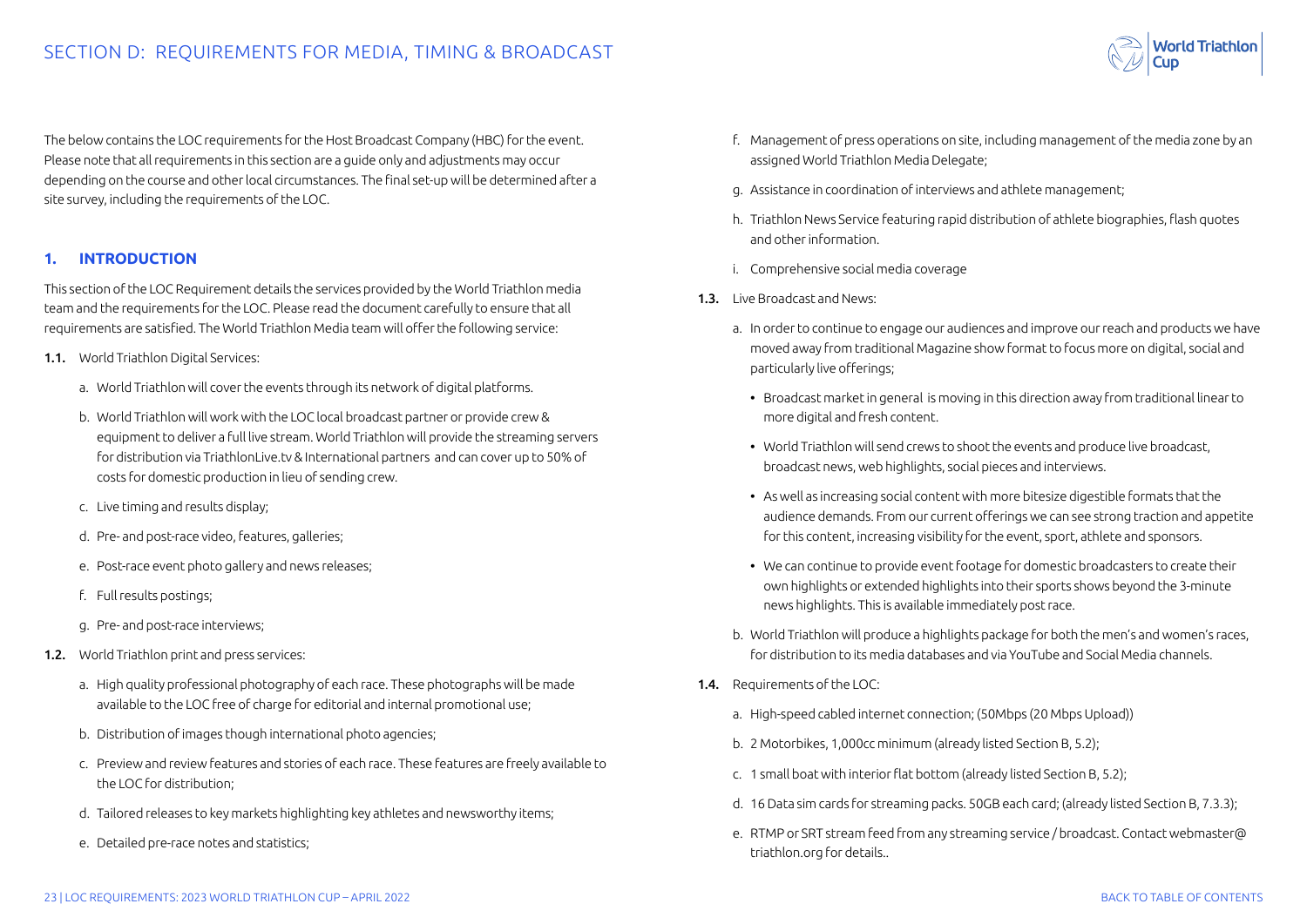

#### <span id="page-23-0"></span>**2. WORLD TRIATHLON MEDIA TEAM REQUIREMENTS**

- 2.1 Overview:
	- a. The World Triathlon Media Team consists of one World Triathlon Media Delegate and one World Triathlon Photographer;
	- b. The Media Delegate prepares event media releases and alerts that are sent to a global database of dailies and industry publications. The media delegate, along with the World Triathlon Media Department, will act as a liaison between the LOC and elite athletes and also help coordinate media operations on site i.e. – press conferences, media accreditation, media briefing, media zones/areas and hosting;
	- c. The World Triathlon Photographer captures photos from the event for distribution and World Triathlon use. Each LOC will receive copies of the photos taken for internal use. The LOC must provide two motorbikes, drivers and extra helmets for the use of the World Triathlon Photographer and any agency photographers (pool photographers) in attendance;
	- d. LOC must provide media vests to be distributed and collected by the LOC media team;
	- e. The Media Delegate will coordinate the production of content for the social media channels, including but not limited to live videos, pictures, audio, results and engaging with stakeholders on social media.
- 2.2. World Triathlon Facility Requirements:
	- a. The LOC must provide a World Triathlon Media Office (for print and broadcast) in the host hotel – which may be the same as the official World Triathlon office from 3 days prior to the event until race day. The office should have power, internet facilities, refreshments, a printer and sufficient space for 4 media people. This facility will be shared with the Broadcast teams;
	- b. The LOC must also provide an on-site media office, for the World Triathlon Media Delegate and World Triathlon Photographer. The facility must be situated at the race venue, and internet access/power should be available for use from one day prior to the first race until the morning following the final race. The office should be according to the Event Organisers Manual;
	- c. The line cannot be shared with any other service provider (World Triathlon media, general media, timing etc.);
- d. Wireless internet is required on venue to facilitate on site coverage;
- e. The LOC must provide a press centre at the race venue for the general media that is adequate for the number of media in attendance.
- 2.3. Press Centre equipment requirements:
	- a. The LOC will provide a stable high-speed internet connection and router / switch with enough ports for the expected number of media;
	- b. Black and white laser printing facility;
	- c. A high-speed photocopier with sufficient paper supplies and extra stationery;
	- d. Notice board for maps, results and other news;
	- e. Extra stationery, pens and pencils;
	- f. All printed media information (see Appendix A section 1.2 below for detailed information);
	- g. Refreshments and food for entire day;
	- h. Storage for photographer and media personal items;
	- i. Monitor broadcasting big screen or live Broadcast/internet feed (if applicable).
- 2.4. Media Operations:
	- a. Media Accreditation and Identification:
		- Media must be accredited according to the World Triathlon accreditation guidelines document. This is available in the Event Organiser's Manual;
		- All media accreditation applications must be approved by World Triathlon Media Delegate. The final media accreditation application list must be emailed World Triathlon seven days prior to the event. World Triathlon Media staff (Broadcast Crew, Photographer and Management) will have special identification. The LOC will be notified of this identification by the Team Leader.
- 2.5. International Media:
	- a. LOC to create a media invitation 30 days before the event for media that will in turn be sent out to international media and trade publications by World Triathlon if desired. World Triathlon will also solicit attendance from media;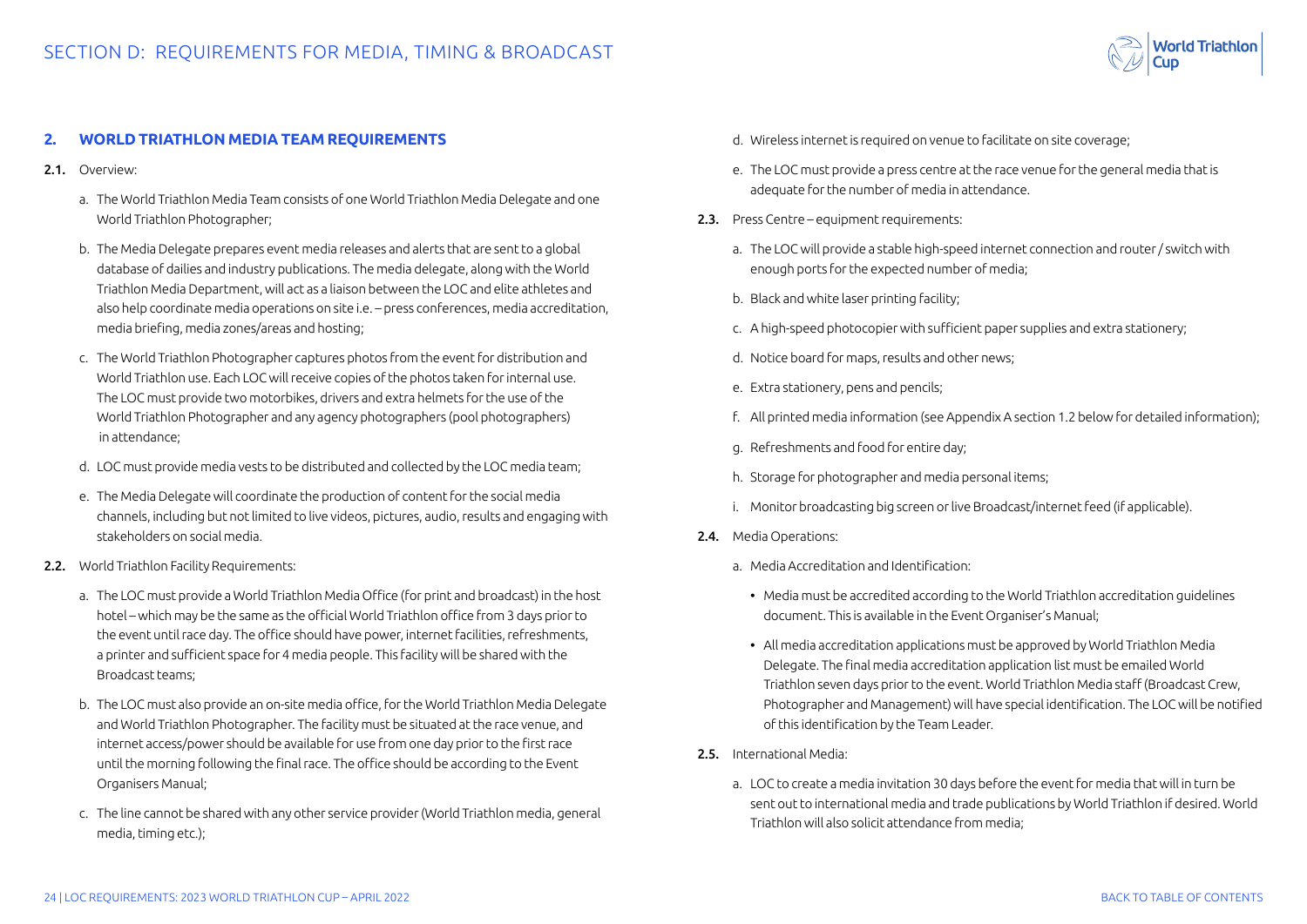- b. LOC should endeavor to provide accommodation with breakfast for international media attending the event. Media is responsible for payment, but the LOC should strongly consider having a budget to host international media. Accommodation should be in close proximity to Media Centre and race site. If not, the LOC is responsible to provide adequate transportation to and from the media centre prior to the event and on race day.
- 2.6. Pre-Race Press Conference (optional):
	- a. The Pre-Race Press Conference timing will be determined 30 days out from the event in consultation with World Triathlon;
	- b. Food should be made available for media and attendees;
	- c. LOC must forward to World Triathlon Media Delegate the requested attendees list (World Triathlon athletes and delegates) a minimum one week before the press conference to guarantee attendance. World Triathlon will aid in the solicitation of invitations;
	- d. LOC will ensure adequate facilities are prepared within close proximity to the host hotel (otherwise adequate transportation must be arranged);
	- e. LOC must keep a media attendance record for the press conference and forward to
	- f. World Triathlon Media Manager after the conference.
- 2.7. LOC area of responsibility: supplying the following items for the press conference:
	- a. Facilities (Seating, Tables, etc.);
	- b. Backdrop (must be approved by World Triathlon TL);
	- c. Adequate audio-visual equipment;
	- d. Names and pronunciation of LOC dignitaries;
	- e. Agenda/run sheet;
	- f. Place cards (World Triathlon-approved design);
	- g. Food and beverage for attendees;
	- h. Water and beverage for head table;
	- i. Translator (if applicable);

#### j. MC;

- k. Local gift for attending athletes;
- l. Branding will be produced in consultation with TL.
- 2.8. Media Briefing:
	- a. LOC and World Triathlon Media Delegate will give a media briefing to media before the Competition;
	- b. TL will supply a general PowerPoint presentation to the LOC two weeks prior to the event for inclusion of course map, media zones, scheduling and any other pertinent LOC information.
- 2.9. Media Zones/Areas:
	- a. The LOC will provide designated media zones on course for press, photographers and broadcasters, separate from spectators with adequate identification and efficient movement from zone to zone (i.e., not through crowds or long distances);
	- b. The LOC will provide a media zone at the finish line in accordance with the draft layout plan provided in the sample finish line layout. This zone should include a tiered platform for photographers at the finish line, a designated area for host broadcaster interviews and a mixed zone for media separate from the athletes;
	- c. The LOC to provide a secured Drone Operations takeoff/landing space 10m diameter along water side;
	- d. LOC to provide a detailed site map with clearly identified media zones and areas to World Triathlon Media Delegate and TD TL one month prior to the event. Map must include sketch of finish line area and mixed/interview areas;
	- e. LOC Media Manager to be available for course walkthrough with World Triathlon Media Manager and TD the day before the competition for any last minute alterations.
- 2.10. Post-Race Press Conference (optional):
	- a. LOC to consult with World Triathlon Media Delegate about the need for post-race press conference. If deemed necessary, please refer to Pre-Race Press Conference requirements above.Personnel Requirements:

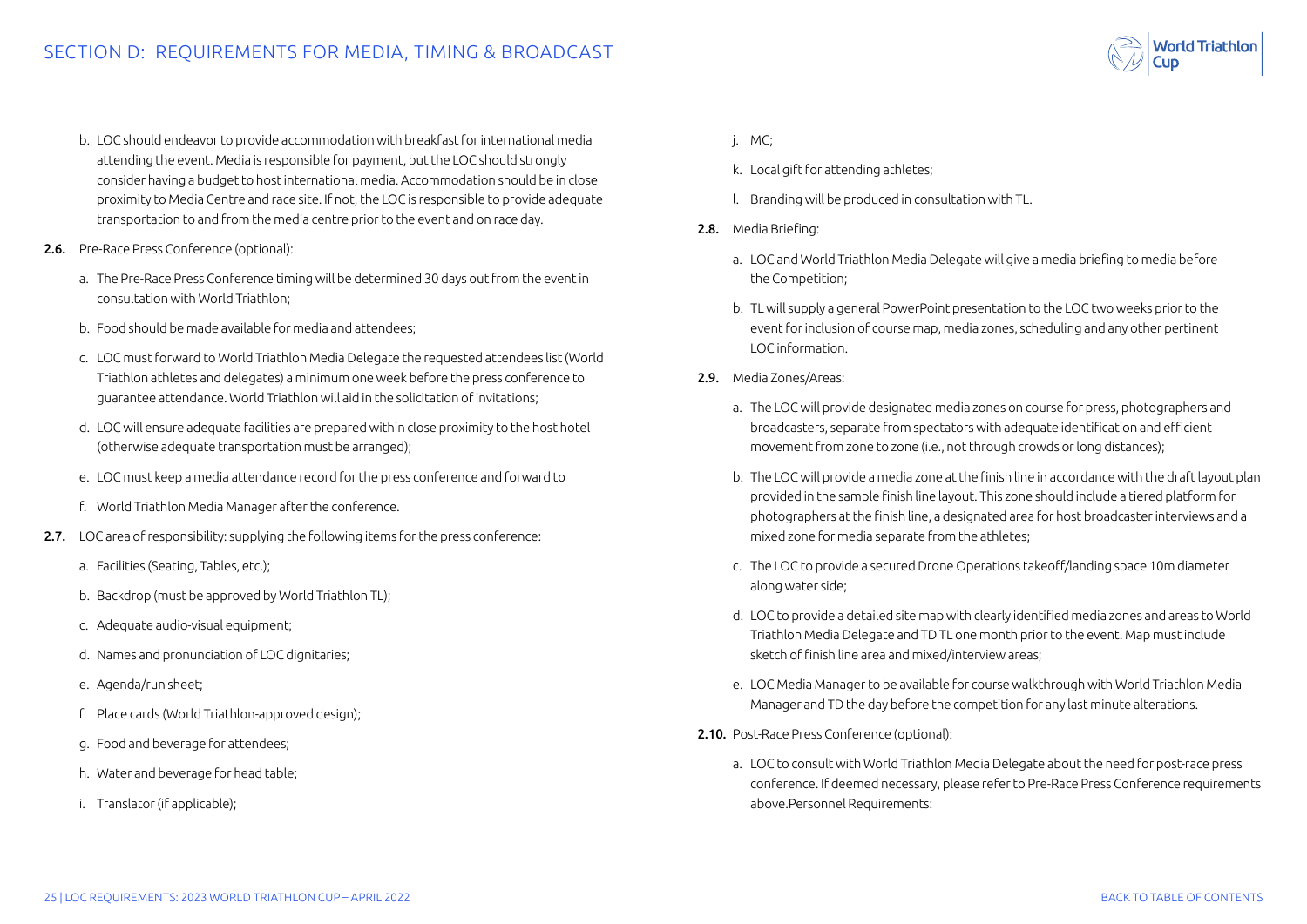

#### <span id="page-25-0"></span>2.11. Personnel Requirements

#### a. Volunteers

| Number of<br><b>Volunteers</b> | <b>Duties</b>                                                                         | <b>Time</b><br><b>Required</b> | <b>Notes</b>                                            | Accreditation | Radio    |
|--------------------------------|---------------------------------------------------------------------------------------|--------------------------------|---------------------------------------------------------|---------------|----------|
|                                | Assist media<br>manager                                                               | All race day                   | <b>Fluentin</b><br>English                              | Media Zones   | $\Omega$ |
|                                | <b>Triathlon News</b><br>Service – capturing<br>flash quotes of<br>finishing athletes | All race day                   | <b>Fluentin</b><br>English;<br>Journalism<br>experience | Media Zones   | $\Omega$ |

- b. LOC Personnel: The LOC should:
	- Have a main media contact to liaise with local media;
	- Provide a minimum of one media chaperone for every ten media in order to properly control and direct media traffic;
	- Have an experienced Photo Chief to manage the special needs of photographers and direct them throughout the course;
	- Ensure there is a Media Centre Supervisor in order to ensure proper operation of the centre;
	- Produce a local press kit containing the items listed in 2.12.
- 2.12. Table of contents for Press Kit:
	- a. Schedule;
	- b. Organisation information (list of key organisational contacts);
	- c. Sponsor information;
	- d. World Triathlon information (sent by World Triathlon 30 days prior);
	- e. General city/region information (more if expecting international media);
	- f. Special events (functions or other races the media are invited to);
	- g. General media information (media center, briefing, media events, accreditation/ identification, access);
- h. Accommodation (if expecting international media);
- i. Transportation/parking;
- j. Course information;
- k. Course Maps (with media areas highlighted);
- l. Ranking information;
- m. Athlete profiles (top contenders only 6-10; visit World Triathlon Online Media Centre for most top athletes);
- n. Historic statistics/results (World Triathlon statistics are available in the Online Media Centre) http://media.triathlon.org. (Please contact World Triathlon if you require a sample Press Kit).
- 2.13. Reporting:
	- a. The LOC must provide a list of all accredited media to the World Triathlon at time of arrival;
	- b. The LOC must provide a detailed reporting document to the World Triathlon Media Manager within 4-6 weeks after the event. This document will include:
		- Detailed Pre and Post-Race Monitoring information (clippings, local Broadcast stats, etc.);
		- Final Media Contact list

#### **3. TIMING AND RESULTS SERVICE REQUIREMENTS**

- 3.1. Overview:
	- a. Timing and results services are the cornerstone of a successful broadcast from a World Triathlon Cup event. As a result, the following technical requirements for any timing company that wishes to provide basic timing and results services. Please note that it is the responsibility of the LOC timing company to fulfil these requirements in full;
	- b. The LOC should ensure that the proposed timing company for the event can meet these requirements. A LOC timing and results provider cannot be confirmed until they are approved by World Triathlon.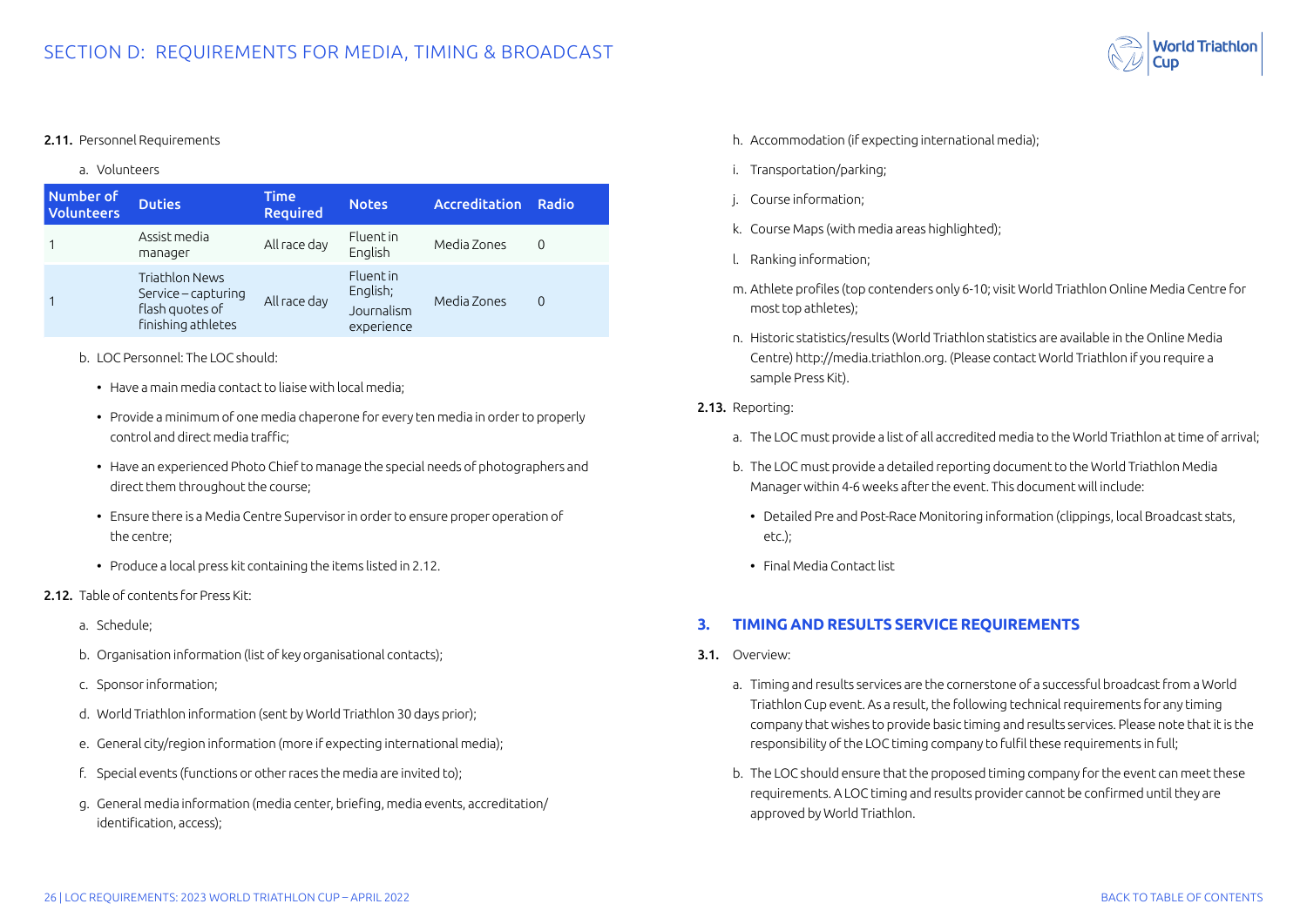

- a. The event must select a partner the service provider to secure the required quality of basic timing and results service;
- b. The service provider should work on a "near invisible" basis during the event, with absolute minimal presence on the event course;
- c. The service provider must be able to produce data displaying the results of the event, including each individual leg (swim –bike –run), and with multiple splits during each leg, where course layout accommodates this;
- d. The service provider must provide a direct connection to the graphics company to provide the basic timing service data (if applicable);
- e. Where possible, timing systems must be hidden from media, Broadcast and still photographers.
- 3.3. Timing System:
	- a. Requirements of the transponder system:
		- The transponder timing system has been used on World Triathlon Championship Series or on World Triathlon Cup events before without problem.
		- Active chip technology or World Triathlon approved technology. Non World Triathlon approved transponder timing systems are not allowed.
		- Reliability, nearly 100% detection rate so all times are captured without losses;;
		- Able to capture all splits for each individual leg, including multiple splits on swim (on water exit), bike and run;
		- Attach the transponder to the athlete in an ankle band in a manner that does not influence the performance of the athlete. A second transponder is suggested onto the other ankle to avoid the negative effect of athlete transponder lost on swim course.;
		- Work under the regulations of CE and FCC;
		- Weight must be not more than 20g;
		- Transponders have to be provided for the athlete lounge in envelopes with athlete number and category (e.g. Elite Men, Elite Women) information on the envelope.
- b. Deliver the transponder data live and in real time from all splits (including intermediate ones) into the timing and results software used by the Service Provider;
- c. Able to vary in width from two to eight metres without obstructing the course, the thickness of the detector loops should be 6mm maximum.
- 3.4. Use of Timing System:
	- a. Timing systems should be installed so as to isolate each discipline (swim, transition one (T1), bike, transition two (T2) and run) and capture multiple spit times during each leg also (if athletes exit swim after each lap and if athletes lap through transition area during the bike and the run) and provide backup lap counting on the bike and run segments. The following timing data is required:
		- Swim intermediate times;
		- Transition 1 times;
		- Bike lap times;
		- Intermediate Bike lap times (systems should be place approximately mid-way on bike lap);
		- Transition 2 times;
		- Run lap times;
		- Intermediate run lap times (systems should be place approximately mid-way on run lap);
		- Finish time.
	- b. The Service Provider must have live real time connections to timing locations to pull or retrieve data with as minimal latency as possible. World Triathlon emphasizes use of direct cable connections to the timing locations, and definitely avoiding WiFi or cellular connection on the venue;
	- c. On locations where this is not possible the Service Provider must aim at using internetbased connection via DSL or cellular connection in that order of priority;
	- d. Important Note: Manually transporting times via a USB stick or similar device is not allowed;
	- e. Additional information coming from the Field of Play will be included manually by the Technical Official. i.e. IRMs (ie. DNS, DNF, DSQ,...) and penalties information.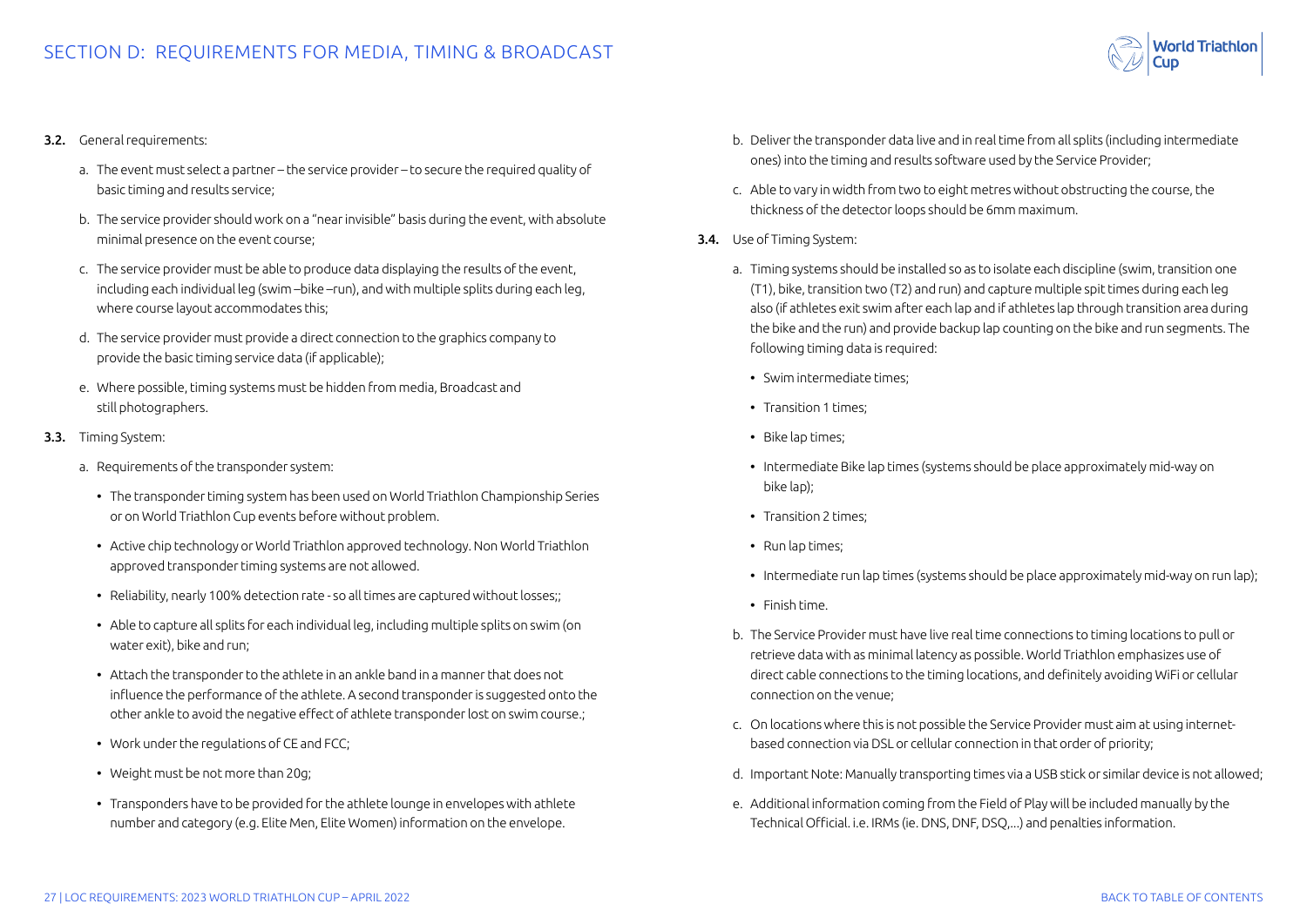

#### 3.5. Software:

- a. The service provider software must be able to receive transponder data live in real time from the locations of the timing systems.
- b. The captured data will be accessible in real time with direct access to the data provided to the Broadcast Graphics company, connection details to be provided by Broadcast Graphics company;
- c. Additional information coming from the Field of Play will be included manually by the Technical Official e.g.: DNS, DNF, LAP, DSQ, penalties information .
- d. World Triathlon requires World Triathlon Live Timing API export to facilitate live timing coverage on World Triathlon web services.
- e. Test sessions are required which include timing, results, link with live timing and link with Broadcast graphics two weeks prior to the event remotely and the day before on site.
- 3.6. Event Venue Services:
	- a. The timing provider should be able to provide an Intranet CIS (Commentator Information System) capable of connecting to various feed points such as Sport Presentation booth, TV Commentator cabin and OB Van;
	- b. Physical printouts of all relevant data (e.g.: start lists, official results) are also required;
	- c. The timing provider should be able to deliver updates via SMS and mobile technology if requested;
	- d. The timing provider should provide a gantry finish clock or LED screen capable of displaying time and athlete data such as name, nationality, category etc., an electronic lap counter and scoreboard capable of graphic display.
	- e. A printed results (as per Competition Rules) distribution procedure should be able to be delivered.
	- f. At least one FOP operator is required to:
		- Manage last minute chips replacement
		- Backup the start signal
		- Identification of chipless athletes
- 3.7. Official Results Service:
	- a. Official results should be made available in a timely manner in formats as specified by World Triathlon including detailed race analysis. Exports in various formats should be possible to relevant third parties (media, event officials, IT partners etc.). Any photo finish images should be available instantly for event officials, media and Broadcast partners;
	- b. As from 2023, official results should be automatically submitted through the live timing API (https://developers.triathlon.org/page/live-timing-standard-v11) where the API has been integrated. To do this, please send a single JSON timing message with the status set to "official", once results are approved and signed off by the Head Referee.
	- c. In case sending results via API is not possible, an Excel file must be produced with the following information:
		- Event Information such as: Event Name, Event Data, Start Time, Event Officials, Event Distance, Course Data and Weather Information;
		- Rank of athlete;
		- Race number of athletes;
		- Name of athlete;
		- National Federation of athlete;
		- Swim time + Rank on swim leg;
		- 1st Transition time + Rank on 1st transition leg;
		- Bike time + Rank on bike leg;
		- 2nd Transition time + Rank on 2nd transition leg;
		- Run time + Rank on run leg;
		- Total time;
		- Time offset to winner;
	- d. The results must be displayed in the order of ranking 1, 2, 3, etc., then DNFs, LAPs, DNSs and DSQs. DNFs and LAPs must be sorted by the number of legs completed, then by time accumulated after latest completed leg;
	- e. The timing company must provide the results in the World Triathlon database table for archiving on [www.triathlon.org](http://www.triathlon.org), via a pre specified Excel spreadsheet;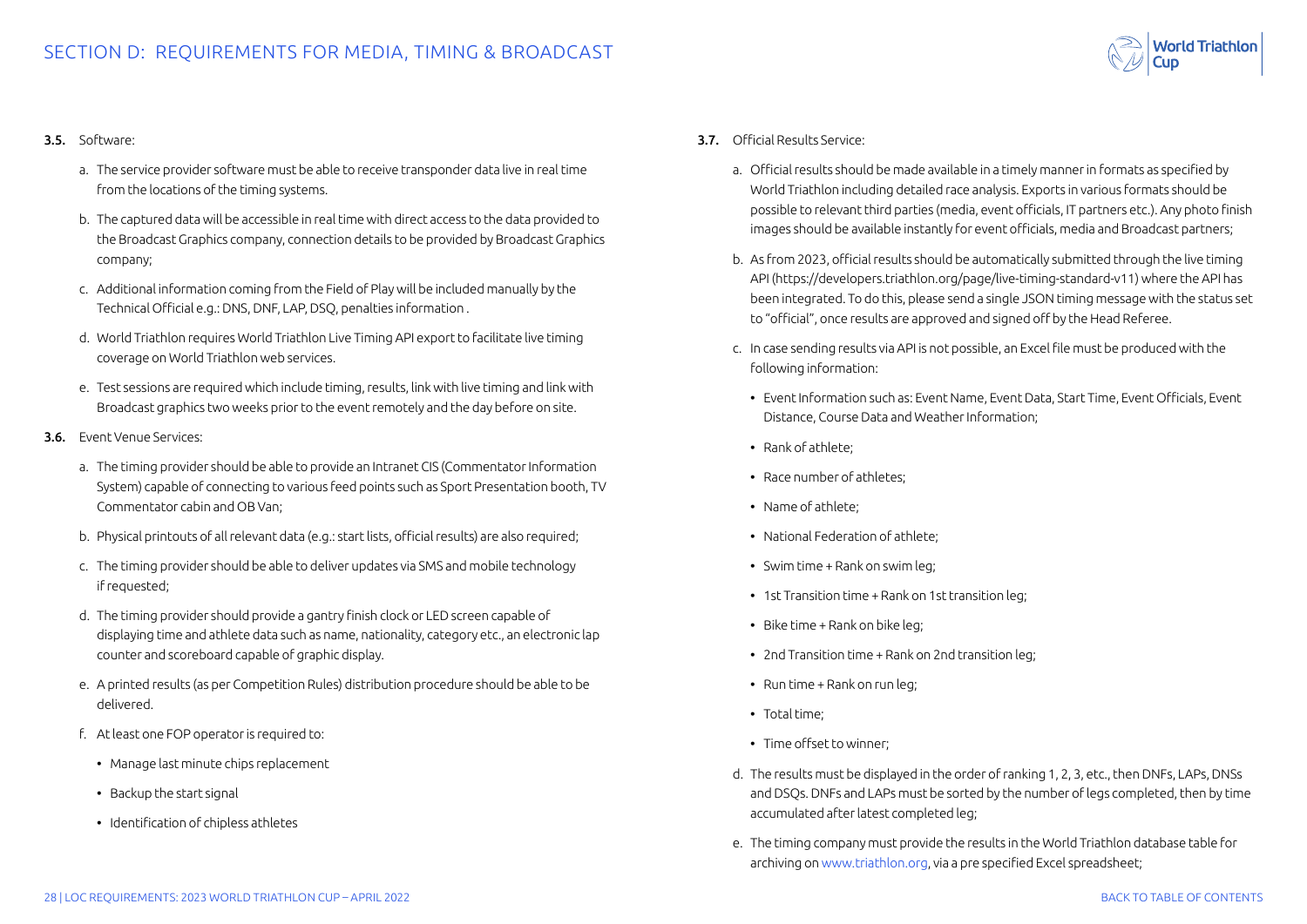- f. The timing company will be given this file from World Triathlon before the event and the TD will ensure that the start lists are correct. The head referee will sign off the results after each race to confirm them as official results;
- g. The files once completed and verified should be emailed to the following email address: [entries@triathlon.org](mailto:entries%40triathlon.org?subject=) or should be uploaded into our system on admin.triathlon.org. Log into the system, search for the event, then browse to the program and upload results. Login credentials will be issued to the HeadRace Referee and the Technical Delegate;
- h. Results should be emailed /uploaded no later than five minutes after the official results are confirmed.
- 3.8. Age Group Results:
	- a. LOC, through the timing company, will create a set of results grouping the athletes by age groups according to World Triathlon Competition Rules 2.5;
	- b. The age of the athletes is determined as of 31 December in the year of competition;
	- c. Athletes will be eligible to compete in the individual Age Group events in the group in which their age is included. The groups are:
		- 15 to 19 in super sprint distance events (M15)/(F15);
		- 16 to 19 in sprint distance events (M16)/(F16);
		- 18 to 19 in standard and longer distance events (M18)/(F18);
		- 20 to 24 (M20)/(F20);
		- 25 to 29 (M25)/(F25);
		- 30 to 34 (M30)/(F30);
		- etc.
	- d. d. An excel file of these results will be emailed to World Triathlon ([entries@triathlon.org](mailto:entries%40triathlon.org?subject=)) and will include the following fields:
		- Position:
		- Race number;
		- Athlete given name;
		- Athlete family name;
- IOC code of athlete nationality;
- Age Group;
- Swim time;
- T1 time;
- Bike time;
- T2 time;
- Run time;
- Total time.
- 3.9. Manual Back-up:
	- a. All timing systems should work on a failsafe basis, with zero tolerance for data error or system failure due to live Broadcast requirements. The timing company must prepare a manual backup to cover the contingency of missed data because of chips lost during competition. Furthermore, in the event of catastrophic and unavoidable failure of the timing systems, the timing company should have a manual back-up system to provide accurate finish time and position data.
- 3.10. Photo Finish System:
	- a. The Service Provider must supply Photo Finish Services with certified equipment to decide positions on close finishes in the event.
	- b. The minimum resolution of the Photo Finish camera: 1000 pixel high and 1000 frame per second.
	- c. Two photo finish cameras must be provided and positioned on either side of the finish Gantry and an official finish line must be marked for the decision of the final result. Mounting the cameras onto the finish gantry scaffolding is preferred than using tripods.
	- d. For close finishes, the Service Provider must be able to export the picture immediately according to a previously agreed communication protocol to the host broadcast company and World Triathlon Media team.
- 3.11. Basic Broadcast Graphics Services (if applicable):
	- a. The timing and results services provider is required to feed data containing: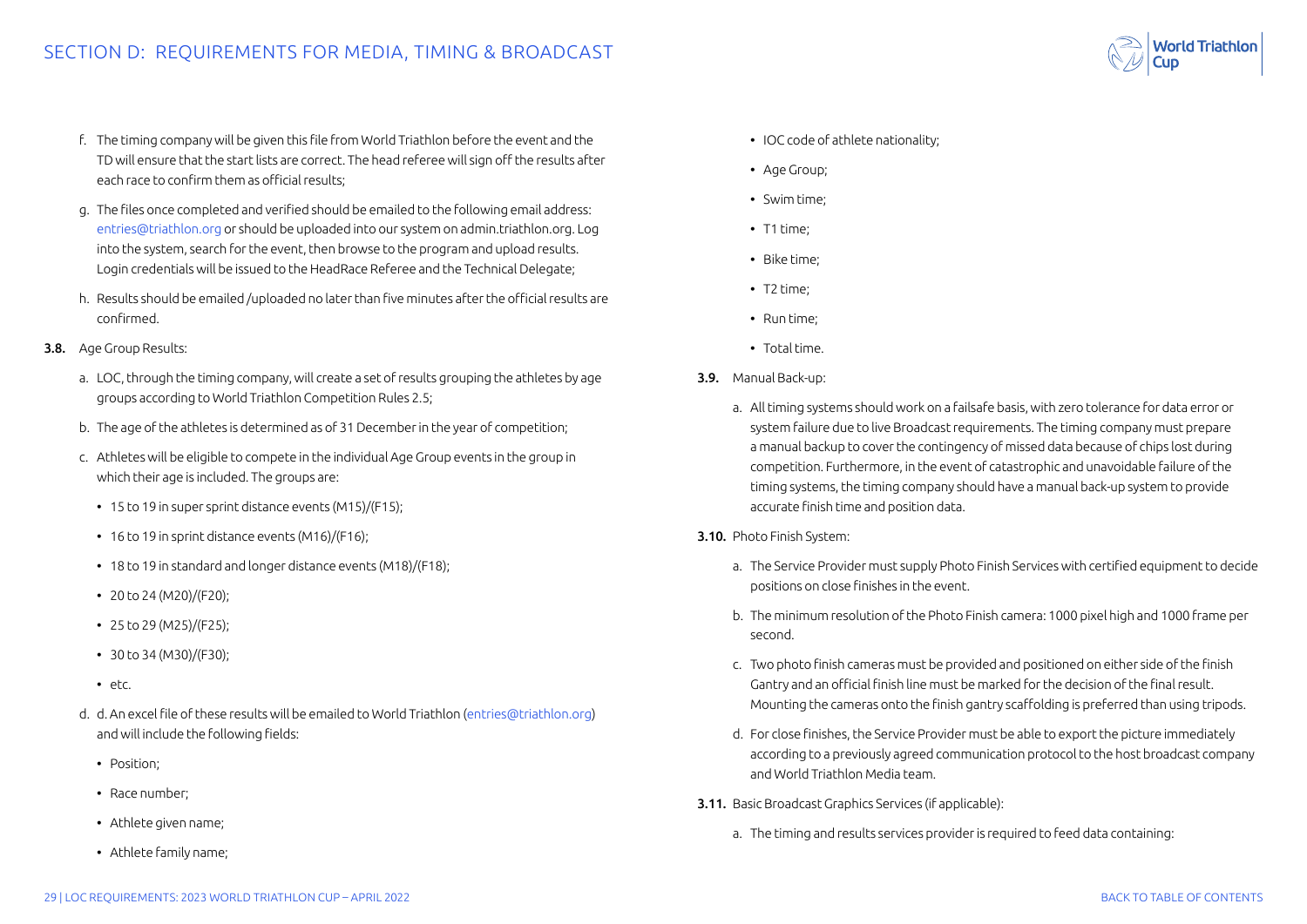

- <span id="page-29-0"></span>• Environmental information gathered from TOs;
- Intermediate standings during and after the different splits/laps taken on the different legs Intermediate standings during and after the different legs (swim/transition/bike/ transition/finish) Fastest times on selected lap /splits legs;
- Race incidences, IRMs and penalties;
- Final results.
- b. The timing and results services provider is required to feed this and work together with the Broadcast graphics company used by the Broadcast production company at the event. This data must be available to the Broadcast graphics company in either a push or a pull protocol. The timing and results services provider must be able to send data over the following methods of communication: TCP/IP;
- c. The timing and results services provider is required to continuously review data before release to the Broadcast graphics company throughout the competition, as is requested to have a dedicated person for this purpose. From athlete passing to release of standings information, this must be in real time, unless otherwise distribution plan has been agreed between the timing and results services provider and the Broadcast production company;
- d. Details on additional features should be laid out in the proposal, such as information on:
	- Athlete information request;
	- Competition environment request;
	- Results analysis;
	- The timing and results services company should arrange the transfer of timing data to the graphics provider, with consultation to the LOC and Broadcast production contacts listed below in Section E;
	- Where possible within the range of networking with cable, a direct cable connection must be used for communication between the timing and results services provider and the Broadcast graphics company. Where this is not possible, the optimum solution with either internet or wireless should be carefully considered by the two parties.
- e. Notes:
	- It is the responsibility of the local timing company / service provider to ensure that there is a working interface to the graphics provider;

• The LOC timing company must provide one contact person from their local timing company to coordinate the protocols in use and the technical requirements of HBC.

#### **4. BROADCAST REQUIREMENTS**

- 4.1. Requirements:
	- a. If the event has a local host broadcaster the World Triathlon team will work with this host broadcaster to ensure live streaming of the event.
	- b. The host broadcaster must provide World Triathlon with a clean feed of the broadcast without graphics or commentary and with international sound via SDI connection;
	- c. Both World Triathlon and the LOC request a hard disk of footage immediately after each race to copy all footage. The provision of a domestic host broadcaster will not affect the fees payable to World Triathlon;
	- d. If the LOC does not have a host broadcaster, they must provide the following:
		- A boat with a flat bottom and an experienced driver who can speak functional English;
		- The motorcycles with drivers and extra helmets (no Harley Davidson type or racing-type motorcycles) must be two seaters, with proper footing for a camera operator to stand and/or be seated facing backwards and must be a road bike. Scooters or similar vehicles are not acceptable as they are underpowered and do not meet our safety requirements. BMW bikes are ideal and meet all requirements.